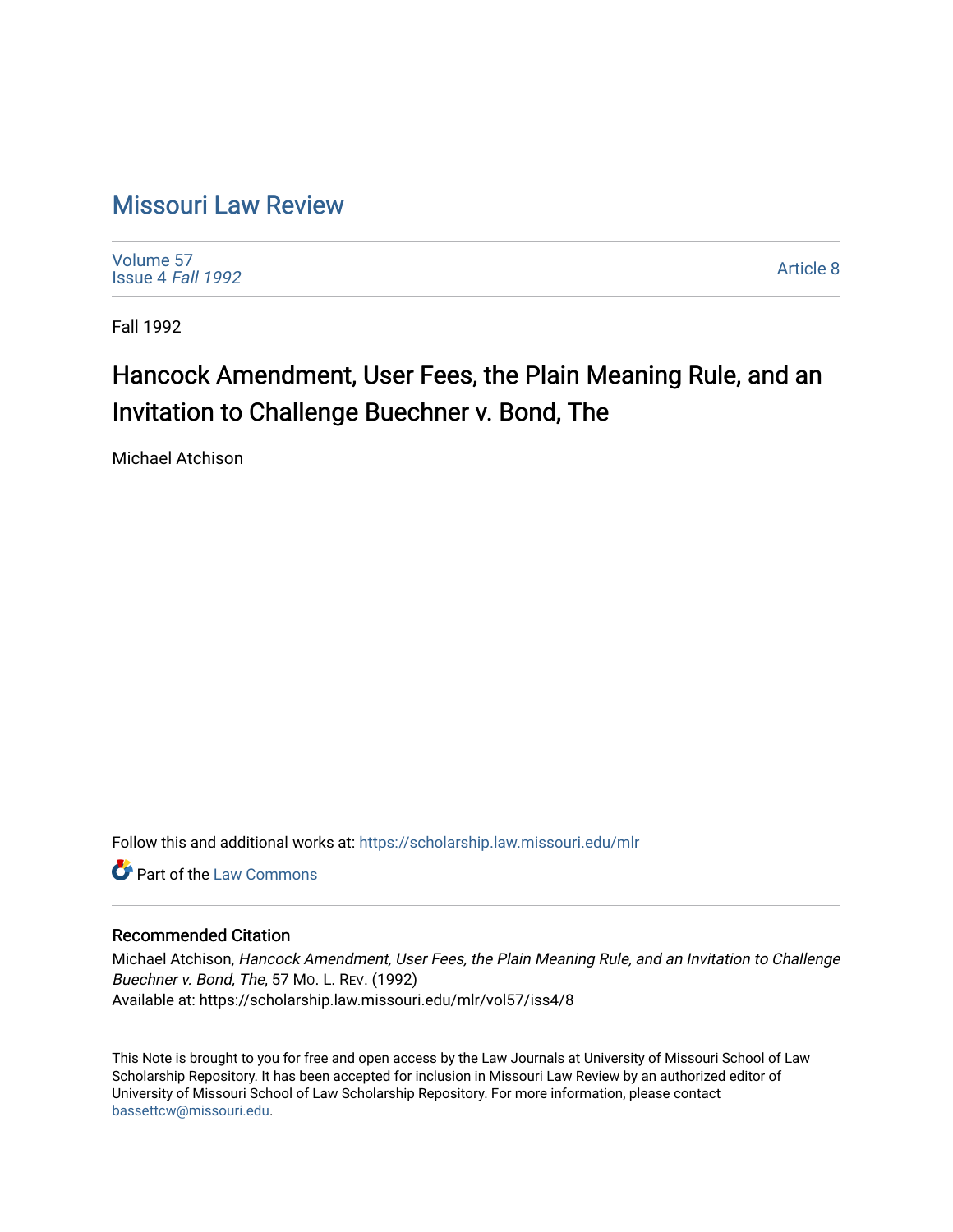# **The Hancock Amendment, User Fees, the Plain Meaning Rule, and an Invitation to Challenge** *Buechner v. Bond*

#### *Keller v. Marion County Ambulance District'*

# I. INTRODUCTION

In 1980, Missouri voters adopted an amendment to the Missouri Constitution. The amendment, commonly called the Hancock Amendment.<sup>2</sup> limited the power of state and local governments to raise taxes by requiring voter approval for tax increases and by placing a spending limit on the state government.3

The types of increases prohibited without voter approval have been the subject of controversy. One of the controversial issues has been whether fees charged for governmental services may be raised without a vote.<sup>4</sup> Initially, the Missouri Supreme Court, employing the plain meaning rule, held that such fees could not be raised without voter consent.5 *Keller v. Marion County Ambulance District,* the subject of this Note, marks a welcome change of that position, and a more rational approach to constitutional construction.

## II. FACTS AND HOLDING

In 1974, the Marion County Ambulance District was organized under Missouri's Ambulance District Law.<sup>6</sup> The voters of the ambulance district approved a doubling of the property tax rate in  $1986$ ;<sup>7</sup> such voter approval was required by the Hancock Amendment.<sup>8</sup> In early 1989, the ambulance district established a new schedule of charges for services rendered, with most of the charges representing increases over previous rates.<sup>9</sup> The new schedule of charges was not submitted to district voters for approval.<sup>10</sup> A group of taxpayers who resided in the district sued, claiming that the increases violated the Hancock Amendment because voter approval was not obtained." The circuit court agreed with the taxpayers, holding that the charges were "fees"

- **10.** *Id.*
- 11. *Id.*

<sup>1. 820</sup> S.W.2d 301 (Mo. 1991).

<sup>2.</sup> *Id.*

<sup>3.</sup> Mo. **CONST.,** art. X, §§ 16, 18 (1980).

*<sup>4.</sup> See Keller,* 820 S.W.2d 301; Roberts v. McNary, 636 S.W.2d 332 (Mo. 1982).

*<sup>5.</sup> Roberts,* 636 S.W.2d at 332.

*<sup>6.</sup> Keller,* 820 S.W.2d at 302.

*<sup>7.</sup> Id.*

<sup>8.</sup> *Id.*

**<sup>9.</sup>** *Id.*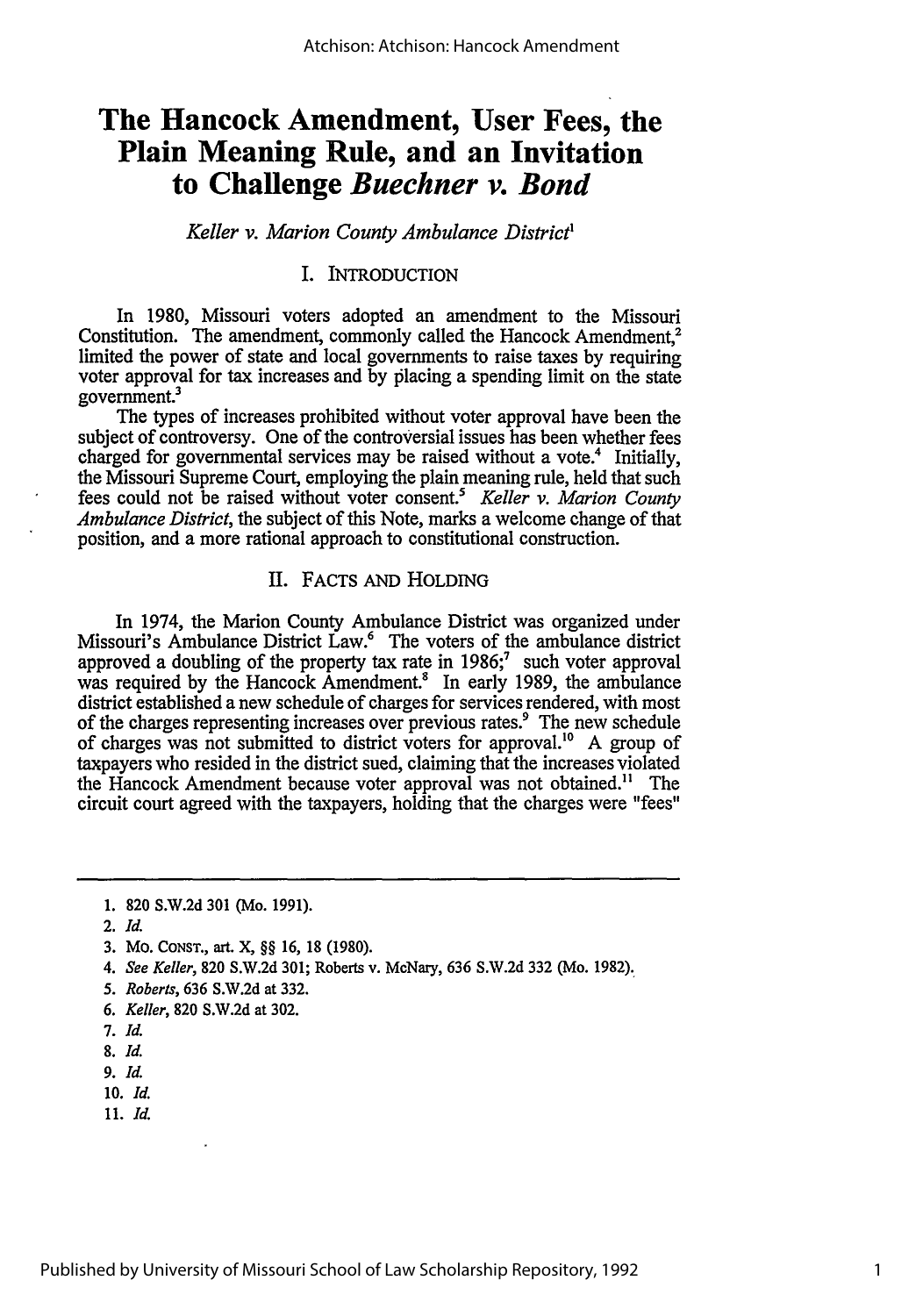# *MISSOURI LAW REVIEW* 1374 [Vol. **57**

for purposes of Section 22(a) of the Hancock Amendment,<sup>12</sup> and were therefore subject to voter approval.<sup>13</sup> The ambulance district's failure to get voter approval made the fee increases unconstitutional.<sup>14</sup> On transfer, the Missouri Supreme Court reversed.<sup>15</sup> The court held that the charges in question were user fees rather than "fees" that were in reality taxes.<sup>16</sup> The court held that the amount to charge users of services should be determined by those elected to run such "quasi-governmental organizations,"<sup>17</sup> and not the people of the district.<sup>18</sup>

#### III. LEGAL BACKGROUND

#### *A. Constitutional Construction in Missouri*

Over the last several decades, the Missouri Supreme Court has developed rules courts must use in the construction of constitutions. Many of these rules were spelled out in *Boone County Court v. State.'9* Generally, courts construe constitutional provisions using the same rules used in statutory construction, but constitutional provisions are to be given a broader construction because of their more permanent nature. $2^{\circ}$ 

The court's fundamental role in interpreting a constitutional provision is to give effect to the intent of the voters who approved the provision.<sup>21</sup> The voters are presumed to have intended that words carry their ordinary and usual

12. Mo. CONST., art. X, § 22 (1980). Section 22(a) provides in part:

Counties and other political subdivisions are hereby prohibited from levying any tax, license or fees, not authorized by law, charter or self-enforcing provisions of the constitution when this section is adopted or from increasing the current levy of an existing tax, license or fees, above that current levy authorized by law or charter when this section is adopted without the approval of the required majority of the qualified voters of that county or other political subdivision voting thereon.

- *15. Id.*
- 16. *Id.* at 305.

- 20. *Id.* at 324.
- 21. *Id.*

*Id.*

<sup>13.</sup> *Keller,* 820 S.W.2d at 302.

<sup>14.</sup> *Id.*

<sup>17.</sup> *Id.* at 304 n.6. ("These are organizations set up by governments to fulfill purposes inadequately served by private organizations."). The court listed the following as examples of quasi-governmental organizations: ambulance districts, community mental health services, conservancy districts, county airport authorities, county health centers, county library districts, hospital districts, junior college districts, metropolitan park and museum districts, nursing home districts, public water supply districts, school districts, and special business districts. *Id.* at 304.

<sup>18.</sup> *Id.* at 305.

<sup>19. 631</sup> S.W.2d 321 (Mo. 1982).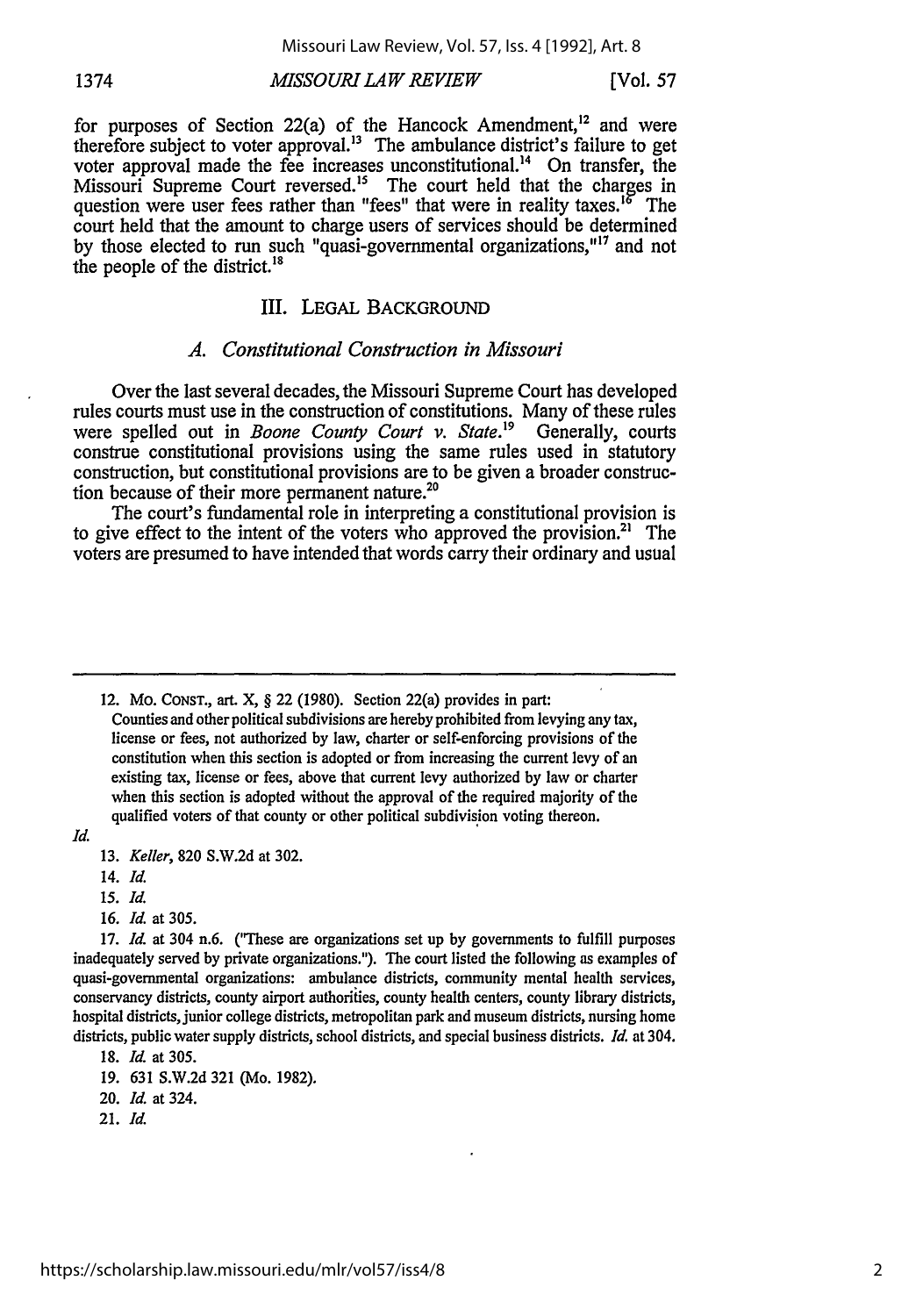meanings.<sup>22</sup> The dictionary determines the "ordinary, usual and commonly understood meaning."23

The grammatical word order used and the selection of associated words also indicate meaning.<sup>24</sup> With regard to both, the intent of the provision's drafters is influential, but ultimately of less importance than any intent derived from the voters who approved the provision.<sup>25</sup> A court may look to the title of the provision when interpreting it.<sup>26</sup> Context, too, is an important consideration: "Due regard is given to the primary objectives of the provision in issue as viewed in harmony with all related provisions, considered as a whole."<sup>27</sup> Finally, Missouri courts have long employed the common law "plain meaning" rule by holding that the meaning apparent on the face of the constitution is controlling, and no forced or unnatural construction is permissible.28

# *B. Interpretations of the. Hancock Amendment*

Missouri courts have had relatively few opportunities to analyze the type of tax/fee distinction at issue in *Keller.29* Prior to *Keller,* the most important of these cases was *Roberts v. McNary. 0* The *Roberts* case provided the Missouri Supreme Court with its first opportunity to determine whether "user fees" were covered by the "tax, license or fees" language of the Hancock Amendment<sup>31</sup> and, thus, subject to a vote of the people before an could increase. *Roberts* centered around St. Louis County's proposed budget for 1982.<sup>32</sup> The proposed budget included fee increases for some county services, including parks and building inspection.<sup>33</sup> The St. Louis County Council approved the budget without a popular vote.<sup>34</sup>

A resident taxpayer sought a declaration that the St. Louis County Council's action violated the Hancock Amendment.35 Relying on *Webster's Dictionary,36* the Missouri Supreme Court read the "tax, license or fees"

28. Wenzlaff v. Lawton, 653 S.W.2d 215, 216 (Mo. 1983); Heimberger v. Board of Curators of Univ. of Mo., 188 S.W. 128, 130 (Mo. 1916).

29. *See* Zahner v. City of Perryville, 813 S.W.2d 855 (Mo. 1991); Roberts v. McNary, 636 S.W.2d 332 (Mo. 1982).

30. 636 S.W.2d 332 (Mo. 1982).

**36.** The dictionary defined the word "fee" as "'a fixed charge for admission; a charge fixed by law or by an institution for certain privileges or services; a charge fixed by law for services

<sup>22.</sup> *Id.*

<sup>23.</sup> *Id.*

<sup>24.</sup> *Id.*

<sup>25.</sup> *Id.*

<sup>26.</sup> *Id.* at 325.

<sup>27.</sup> *Id.* at 324.

**<sup>31.</sup>** Mo. CONST. art. X, § 22(a) (1980).

<sup>32.</sup> *Roberts,* 636 S.W.2d at 334.

<sup>33.</sup> *Id.*

<sup>34.</sup> *Id.*

<sup>35.</sup> *Id.*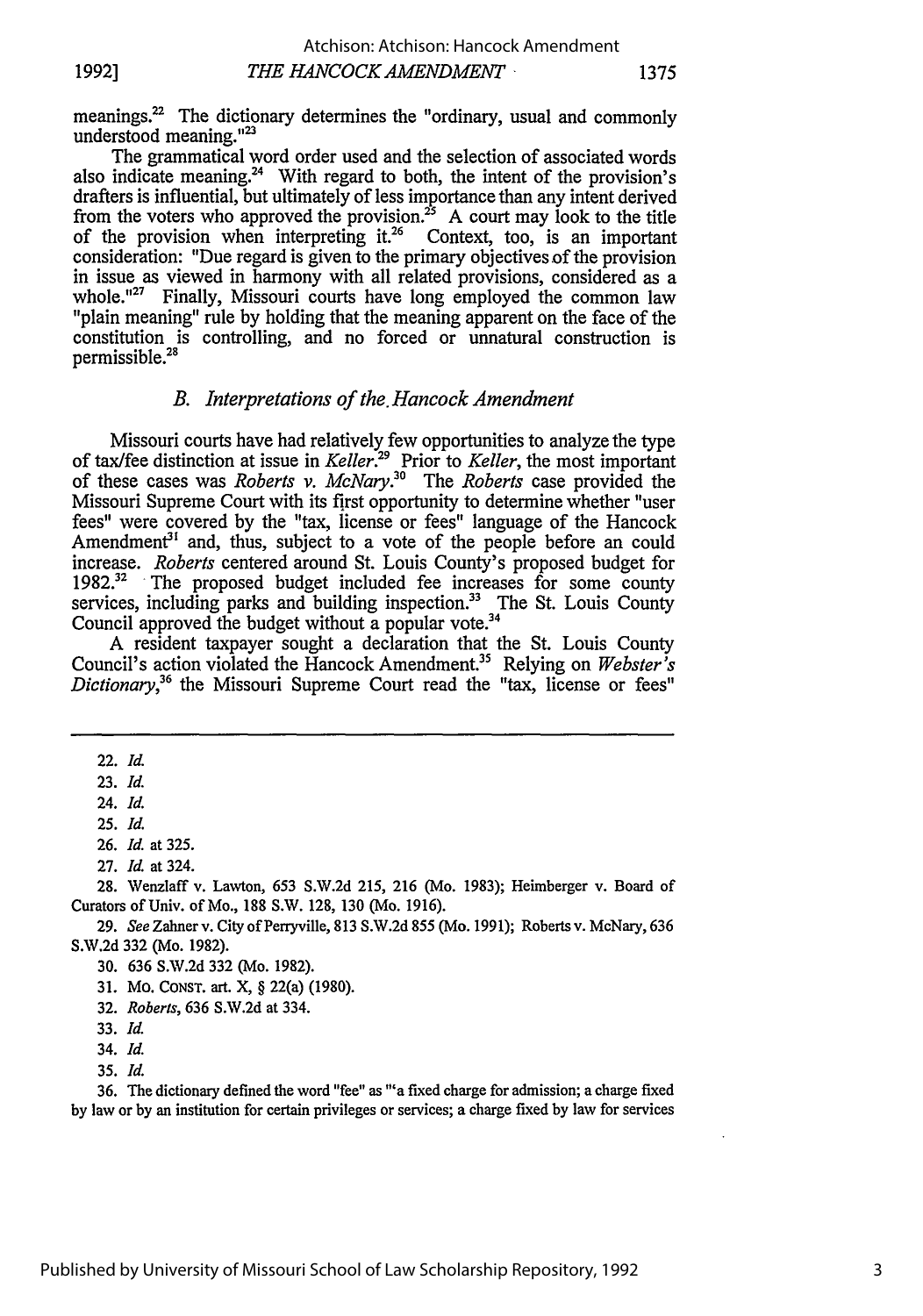# *MISSOURI LA W REVIEW* **1376** [Vol. *57*

language broadly to mean that the Hancock Amendment imposed sweeping limitations on government's ability to raise fees of any sort without voter approval.<sup>37</sup>

A more recent case on this issue is *Zahner v. City of Perryville."* Perryville, Missouri had a street construction policy which required abutting property owners to pay the initial cost of paving an unpaved street.<sup>39</sup> As a result of the policy, Clarence L. Zahner was required to pay over \$1,600 under a "special tax assessment bill" for improvements to a street abutting his property.<sup>46</sup> There was no vote of the people of Perryville.<sup>41</sup> Zahner filed suit, claiming that the assessment violated the Hancock Amendment.<sup>42</sup> The Missouri Supreme Court found that the charge assessed to Mr. Zahner did not fit the dictionary definition of a "tax" or a "fee" because the charge was not "a fixed charge for admission; a charge fixed by law or by an institution for certain privileges or services; [or] a charge fixed by law for services of a public officer."43 Instead, the court held that the charge was a "special assessment" and, therefore, did not require a vote of the people in order to satisfy the Hancock Amendment.<sup>44</sup>

A case having nothing to do with the distinction between taxes and fees, but still extremely important in the history of interpreting the Hancock Amendment, is *Buechner v. Bond." Buechner* dealt with an action for declaratory judgment sought by Missouri State Representatives John Buechner and Wayne Goode.<sup>46</sup> Buechner and Goode sought a declaratory judgment that Governor Bond's inclusion of unspent revenue from the 1979-80 fiscal year in "total state revenues"<sup>47</sup> was improper for purposes of calculating the revenue limit under Section 18 of the Hancock Amendment.<sup>48</sup> The way in

of a public officer."' *Roberts,* 636 S.W.2d at 335 (quoting WEBSTER'S THIRD NEW INrERNA-**TIONAL DICTIONARY (1965)).** 

37. *Id.* at 335-36.

- 38. 813 S.W.2d 855 (Mo. 1991).
- 39. *Id.* at 857.
- 40. *Id.*
- 41. *Id.*
- 42. *Id.*
- 43. *Id.* at 858-59.
- 44. *Id.* at 859.
- *45.* 650 S.W.2d 611 (Mo. 1983).
- 46. *Id.* at 612.

47. As used in §§ 16-24 of Article X:

(1) "'Total state revenues" includes all general and special revenues, license and fees, excluding federal funds, as defined in the budget message of the governor for fiscal year 1980-1981. Total state revenues shall exclude the amount of any credits based on actual tax liabilities or the imputed tax components of rental payments, but shall include the amount of any credits not related to actual tax liabilities.

MO. CONST. art. X, § 17 (1981).

48. *Buechner,* 650 S.W.2d at 612. Section 18(a) provides in full:

There is hereby established a limit on the total amount of taxes which may be imposed by the general assembly in any fiscal year on the taxpayers of this state.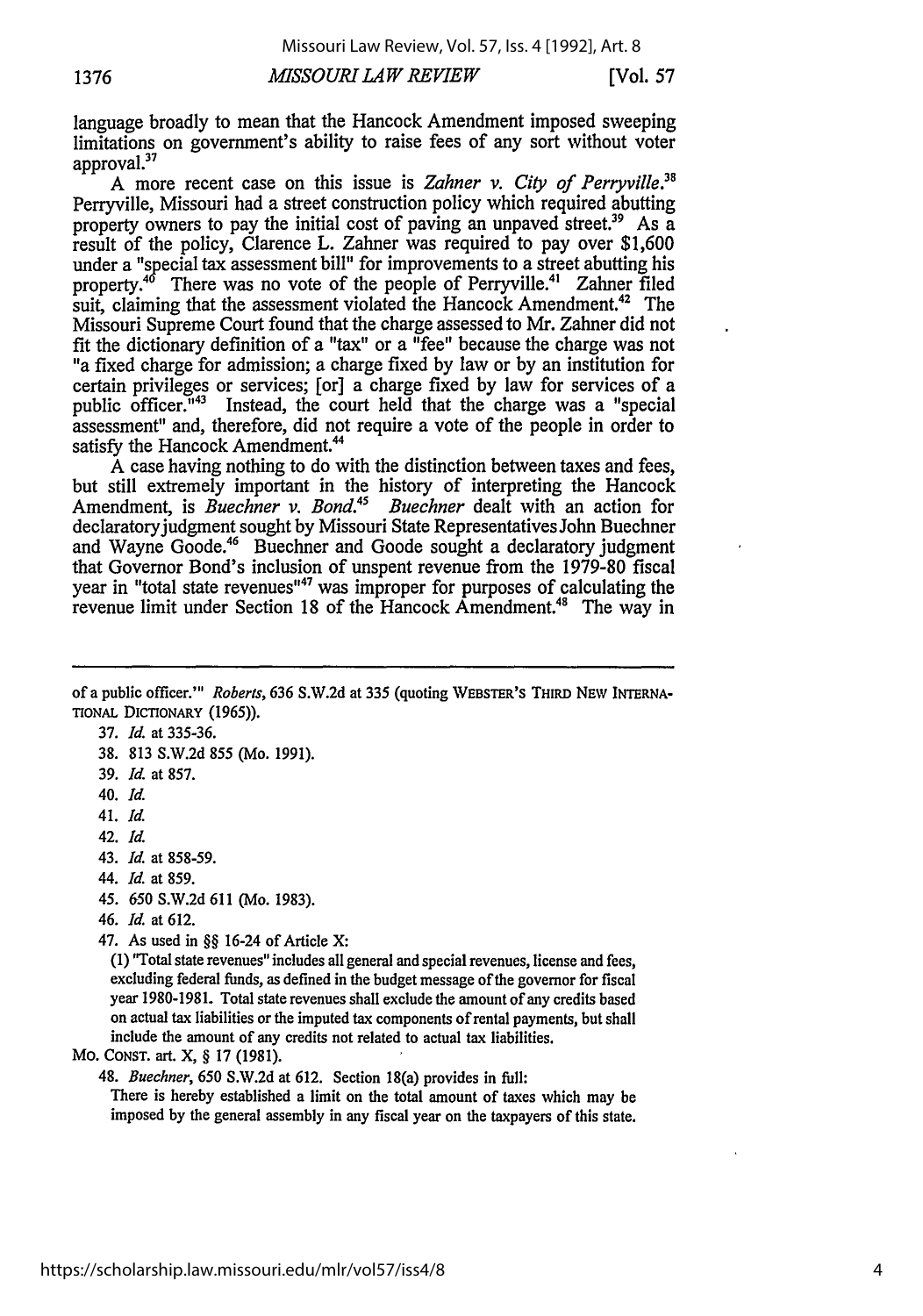*THE HANCOCK AMENDMENT* **1992] 1377**

which that unspent revenue was characterized would partially determine what the state's revenue limit would be.<sup>49</sup> The unspent revenue amounted to approximately \$416 million.<sup>50</sup> If included in "total state revenues," it would raise Missouri's revenue limit.<sup>51</sup> The higher the revenue for fiscal year 1980-81, the more money the state government could collect without voter approval.<sup>52</sup>

The Missouri Supreme Court determined that the unspent revenue from the 1979-80 fiscal year should not be included in "total state revenues."<sup>53</sup> Instead of relying on the definition of "total state revenues" set out in Article X, Section 17,<sup>34</sup> the court looked to the dictionary for the definition of "revenue."<sup>55</sup> The court held that "[r]evenue is that amount generated in a given fiscal year,<sup>"56</sup> thereby excluding the unspent revenue from "total state revenues" and reducing the amount of money the state government could collect without voter approval.<sup>57</sup>

#### IV. INSTANT DECISION

#### *A. The Majority Opinion*

Judge Benton wrote the majority opinion in which Chief Judge Robertson and Judges Blackmar and Thomas joined.<sup>58</sup> The majority noted that the most important objective of constitutional construction is to "give effect to the

Effective with fiscal year **1981-82,** and for each fiscal year thereafter, the general assembly shall not impose taxes of any kind which, together with all other revenues of the state, federal fuids excluded, exceed the revenue limit established in this section. The revenue limit shall be calculated for each fiscal year and shall be equal to the product of the ratio of total state revenues in fiscal year 1980-81 divided by the personal income of Missouri in calendar year 1979 multiplied by the personal income of Missouri in either the calendar year prior to the calendar year in which appropriations for the fiscal year for which the calculation is being made, or the average of personal income of Missouri in the previous three calendar years, whichever is greater.

#### Mo. **CONST.** art. X, § 18(a) (1980).

*49. Buechner,* 650 S.W.2d at 612.

50. Edward D. Robertson, Jr. & Duncan E. Kincheloe, M, *Missouri's Tax Limitation Amendment: Ad Astra Per Aspera, 52 UMKC L. REV. 1, 4 (1983).* 

- 52. See *supra* note 48 for the full text of § 18(a).
- 53. *Buechner,* 650 S.W.2d at 613.
- *54.* Mo. CONST., art. X, § 17 (1980).
- *55. Buechner,* 650 S.W.2d at 613.
- 56. *Id.*
- 57. *See* Robertson & Kincheloe, *supra* note 50, at 4.
- 58. *Keller,* 820 S.W.2d at 301, 305.

<sup>51.</sup> *Id.*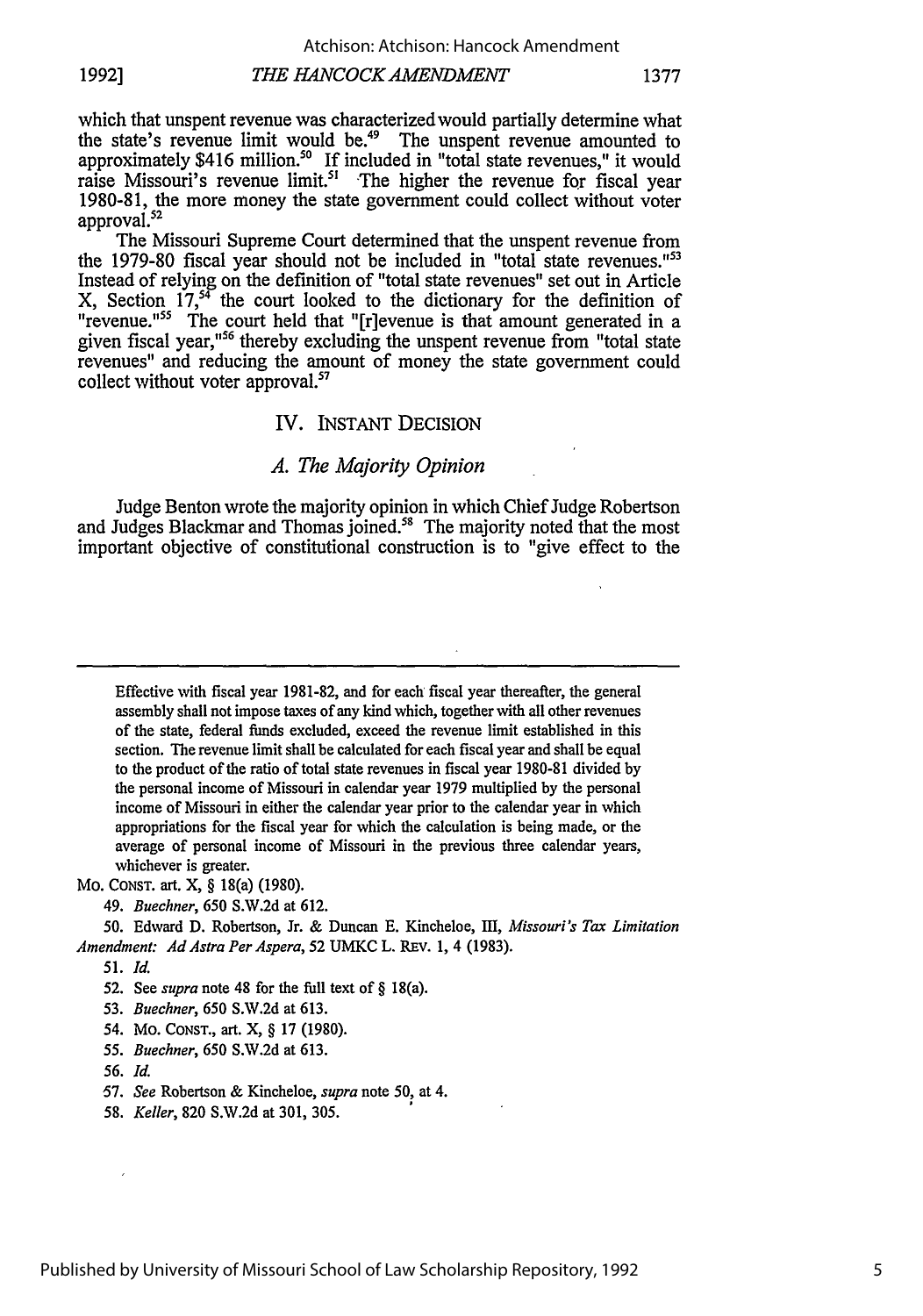intent of the voters who adopted the Amendment"<sup>59</sup> and stressed the importance of looking at words in context.<sup>60</sup>

The majority explained that Article X, Section 16 is the Hancock Amendment's principal clause, and that the Amendment's other provisions exist to "implement" Section 16.<sup>61</sup> The majority held that the limit on "spending" referred to in section 16<sup>62</sup> applied only to the state government,<sup>63</sup> and concluded that "there are two types of local revenue increases: those subject to the Hancock Amendment and those not subject to the Amendment.<sup>1164</sup>

The majority pointed out that the terms "license" and "fees" are mentioned in conjunction with revenue twice in the Hancock Amendment.<sup>65</sup> In Section  $17(1)$ <sup>66</sup> the terms are used in the definition of total state revenue, and as alternatives to "general and special revenues."<sup>67</sup> In Section 22(a)<sup>68</sup> the terms are mentioned as alternatives to a "tax" in a list of increases that local governments are forbidden to make without voter approval.<sup>69</sup> The majority suggested that the differences in these sections suggest a narrow definition of "fees" as used in Section 22(a), and a general term like "revenue" should have been used if the people of Missouri actually intended that no increases in revenue of any kind be allowed without their approval.<sup>70</sup> According to the majority, the fact that "fees" are characterized as an alternative to taxes "suggests that what is prohibited are fee increases that are taxes in everything but name. What is allowed are fee increases which are 'general and special revenues' but not a 'tax.' $n^{71}$ 

- 68. Mo. CoNsT., art. X, § 22(a) (1980).
- 69. *Keller,* 820 S.W.2d at 303. See *supra* note 12 for the text of § 22(a).
- 70. *Keller,* 820 S.W.2d at 303.
- 71. *Id.* (footnote omitted).

<sup>59.</sup> *Id.* at 302.

<sup>60.</sup> *Id.* Judge Benton wrote: "Context determines meaning. Consider this sentence: The batter flew out. Without knowing context, one cannot determine whether that sentence describes what happened when the cook tripped while carrying a bowl of cake mix, or the final act of a baseball game." *Id.*

<sup>61.</sup> *Id.* Article X, § 16 provides:

Property taxes and other local taxes and state taxation and spending may not be increased above the limitations specified herein without direct voter approval as provided by this constitution. The state is prohibited from requiring any new or expanded activities by counties and other political subdivisions without full state financing, or from shifting the tax burden to counties and other political subdivisions. A provision for emergency conditions is established and the repayment of voter approved bonded indebtedness is guaranteed. *Implementation of this* section *is specified in sections 17 through* 24, *inclusive of this article.*

MO. CONST. art. X, § 16 (1980) (emphasis added).

<sup>62.</sup> The full text of art. X, § 16 is set out *supra* note 61.

<sup>63.</sup> *Keller,* 820 S.W.2d at 302-03.

<sup>64.</sup> *Id.* at 303.

*<sup>65.</sup> Id.*

<sup>66.</sup> See *supra* note 47 for the full text of § 17(1).

<sup>67.</sup> *Keller,* 820 S.W.2d at 303.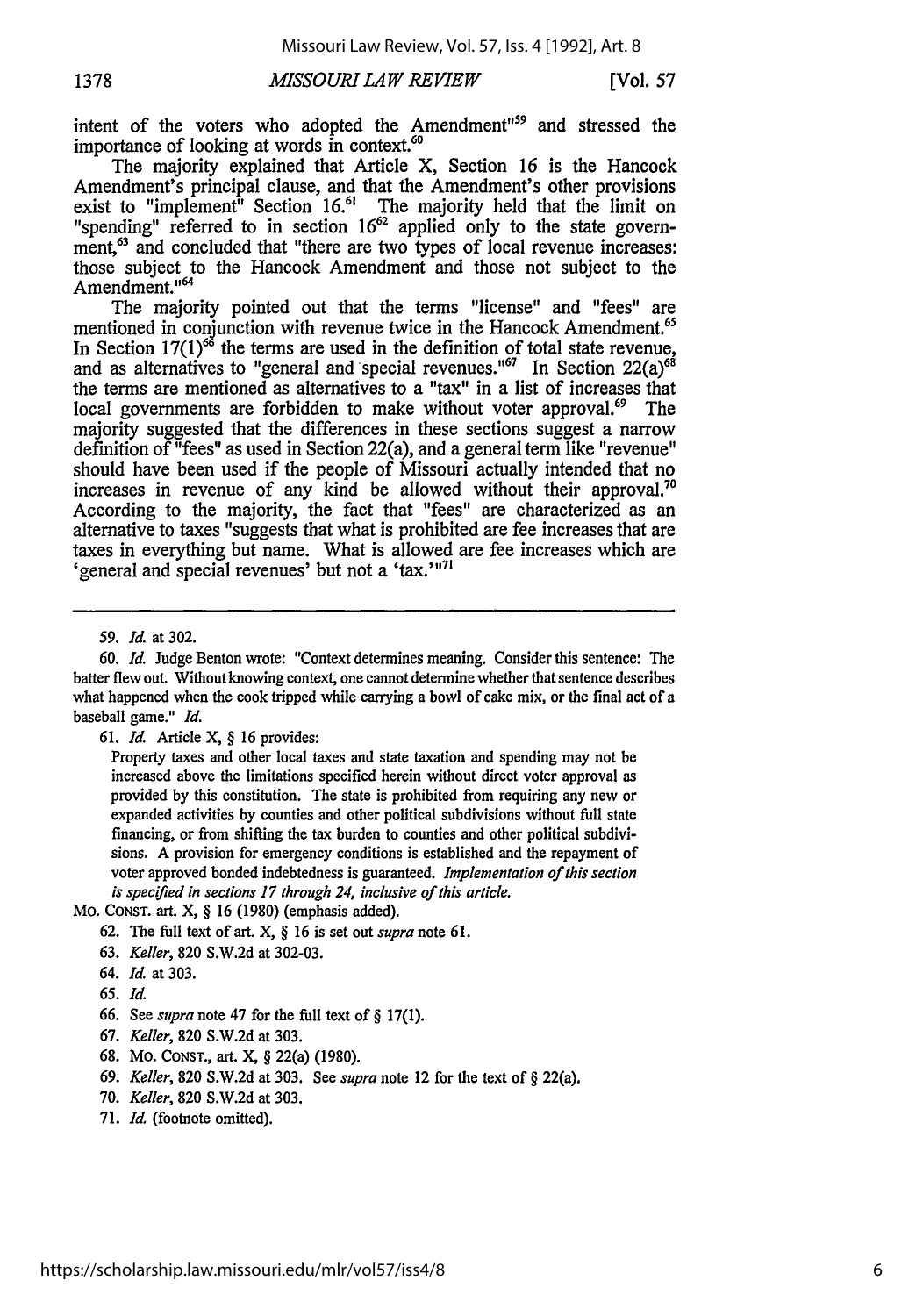The majority also found it persuasive that Section  $22<sup>72</sup>$  prohibited the "levying" of a "tax, license or fee" without voter approval.<sup>73</sup> According to the majority, in common usage, taxes are *levied,* but fees are *charged.74* They took this to suggest that the fees referred to in Section 22 were actually taxes, since fees are not ordinarily "levied. $175$ 

Citing *Zahner v. City of Perryville*,<sup>76</sup> the majority noted that user fees generally are not considered taxes.<sup>77</sup> Accordingly, they held that the Hancock Amendment does not prohibit shifting the expenses of services provided by special districts and quasi-governmental organizations to those who actually use them.<sup>78</sup>

The majority also provided a list of criteria to help determine whether a revenue increase is subject to the voter approval requirement of the Hancock Amendment.<sup>79</sup> The criteria include when the fee is paid, who pays the fee,

78. *Id.* at 304.

79. *Id.* at 304 n.10. The majority wrote:

In order to determine whether a revenue increase by a local government is an increase in a "tax, license or fees" that requires voter approval under the Hancock Amendment, the following are critical:

1) When is the fee paid?-Fees subject to the Hancock Amendment are likely due to be paid on a periodic basis while fees not subject to the Hancock Amendment are likely due to be paid only on or after provision of a good or service to the individual paying the fee.

2) Who pays the fee?--A fee subject to the Hancock Amendment is likely to be blanket-billed to all or almost all of the residents of the political subdivision while a fee not subject to the Hancock Amendment is likely to be charged only to those who actually use the good or service for which the fee is charged.

3) Is the amount of the fee to be paid affected by the level of goods or services provided to the fee payer?—Fees subject to the Hancock Amendment are less likely to be dependent on the level of goods or services provided to the fee payer while fees not subject to the Hancock Amendment are likely to be dependent on the level of goods or services provided to the fee payer.

4) Is the government providing a service or good?—If the government is providing a good or service, or permission to use government property, the fee is less likely to be subject to the Hancock Amendment. If there is no good or service being provided, or someone unconnected with the government is providing the good or service, then any charge required by and paid to a local government is probably subject to the Hancock Amendment.

5) Has the activity historically and exclusively been provided by the government?—If the government has historically and exclusively

<sup>72.</sup> See *supra* note 12 for the text of **§** 22(a).

<sup>73.</sup> *Keller,* 820 S.W.2d at 303.

<sup>74.</sup> *Id.*

**<sup>75.</sup>** *Id.*

<sup>76. 813</sup> S.W.2d 855, 859 (Mo. 1991).

<sup>77.</sup> *Keller,* 820 S.W.2d at 303-04.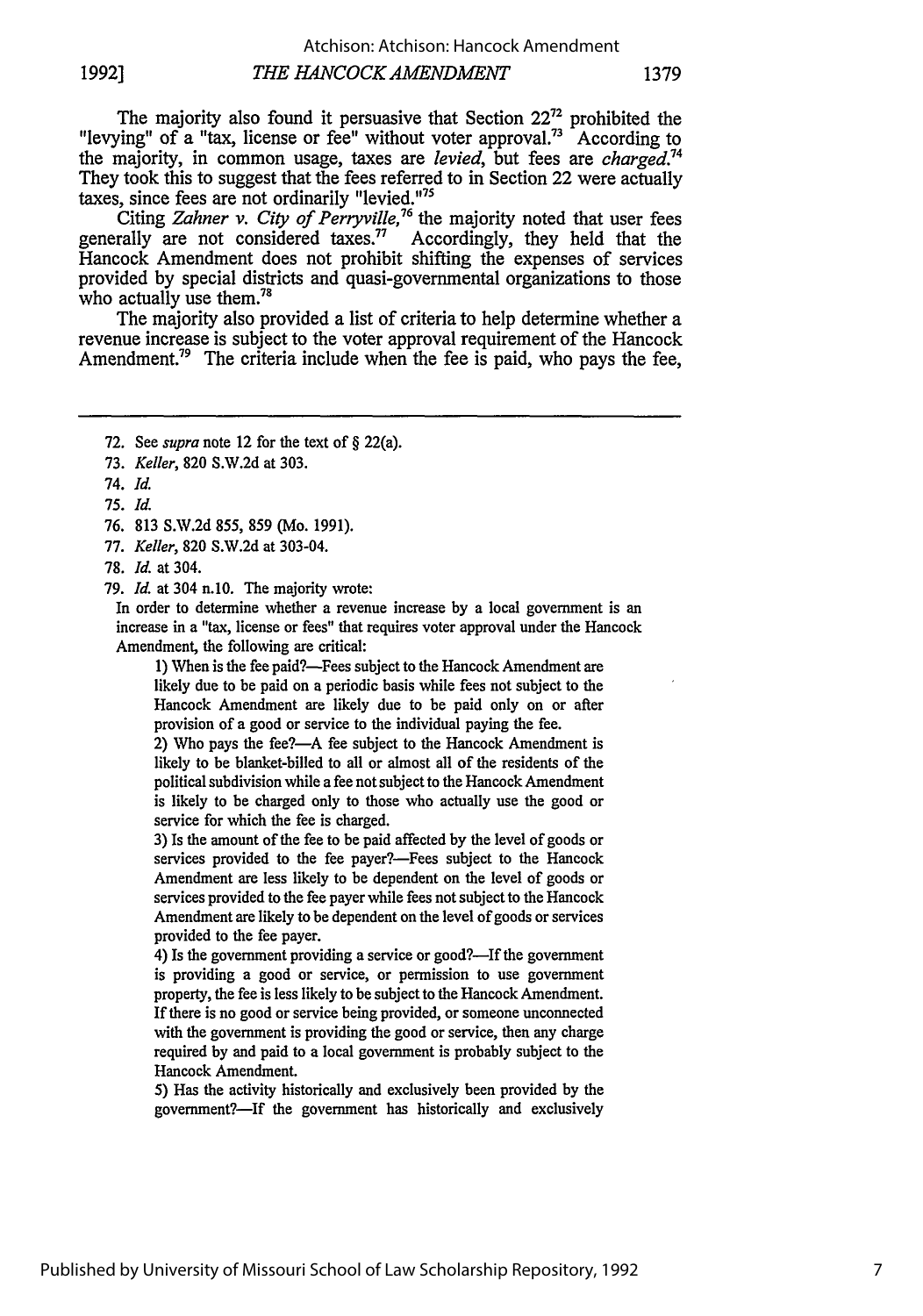# **1380** *MISSOURI LAW REVIEW* [Vol. 57

whether the government is providing goods or services, and whether the government has historically and exclusively provided the good or service.<sup>80</sup>

Finally, the majority stated that *Roberts* has been overruled sub silentio by other cases to the extent that it holds that all revenue increases, including those labeled as "fee" increases, require voter approval under the Hancock Amendment.<sup>81</sup> The majority stated that the precedential value of *Roberts* was minimal because it attempts to define "fees" out of context.<sup>82</sup>

# *B. The Dissent*

Judge Holstein authored the dissenting opinion in *Keller* and was joined by Judges Covington and Rendlen.<sup>83</sup> The dissent declared that "the majority nullifies the express intent of the voters who adopted [Article X, Section  $22(a)$ ]."84

The dissent's first point of contention was the manner in which the majority construed the terms of Section  $22(a)$ .<sup>85</sup> The dissent said that the precedent relied on by the majority for rules of constitutional construction<sup>86</sup> did not suggest that context should deprive words of meanings as defined in the dictionary.<sup>87</sup> The dissent alleged that the majority made no attempt to read "fees" so as to give it its "dictionary meaning."<sup>88</sup>

The dissent stated that rules of construction employed by the majority were unnecessary because the majority failed to demonstrate that the word

> provided the good, service, permission or activity, the fee is likely subject to the Hancock Amendment. If the government has not historically and exclusively provided the good, service, permission or activity, then any charge is probably not subject to the Hancock Amendment.

> Based on these criteria, property taxes, sales taxes, franchise taxes, and income taxes, among others, are subject to the Hancock Amendment. The above criteria are helpful in examining charges denominated as something other than a tax. No specific criterion is independently controlling; but, rather, the criteria together determine whether the charge is closer to being a "true" user fee or a tax denominated as a fee.

*Id.* (citations omitted).

**80.** *Id.*

81. *Id.* at **305.** The court cited the following cases as overruling *Roberts* sub silentio: Zahner v. City of Perryville, 813 S.W.2d 855 (Mo. 1991); Tax Increment Fin. Comm'n v. J.E. Dunn Constr. Co., 781 S.W.2d 70 (Mo. 1989); Pace v. City of Hannibal, 680 S.W.2d 944 (Mo. 1984).

84. *Id.* (Holstein, **J.,** dissenting).

**86.** Boone County Ct. v. State, **631 S.W.2d 321** (Mo. **1982);** McDermott v. Nations, **580 S.W.2d** 249 (Mo.), *cert. denied,* 444 **U.S. 901,** *and cert. dismissed,* 444 **U.S. 958 (1979).**

**87.** *Keller,* **820 S.W.2d** at **306** (Holstein, **J.,** dissenting).

**88.** *Id.*

<sup>82.</sup> *Keller,* 820 S.W.2d at 305.

<sup>83.</sup> *Id.*

**<sup>85.</sup>** *Id.*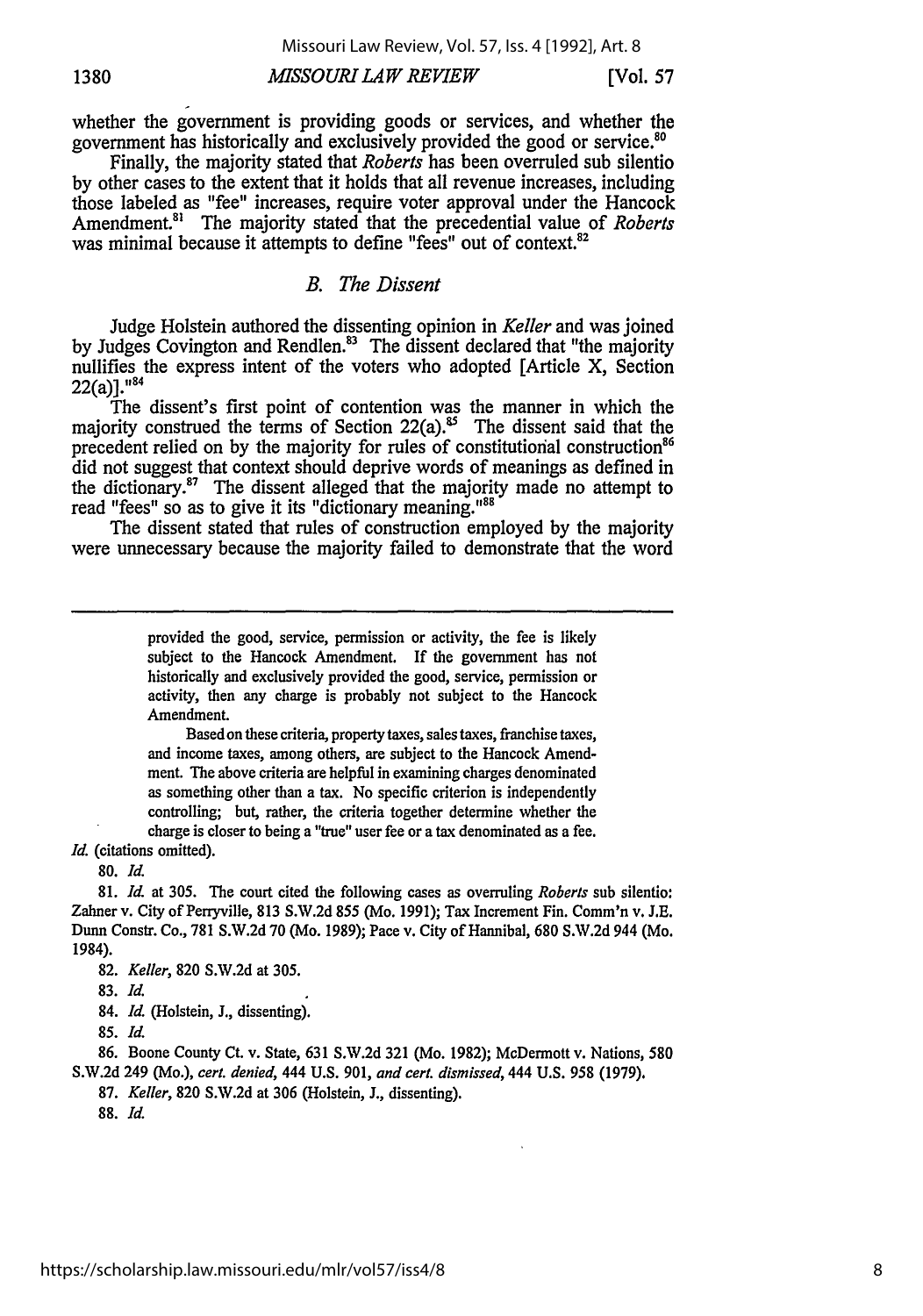"fees" as used in the Hancock Amendment is ambiguous.<sup>89</sup> Where there is no ambiguity in a constitutional provision, there should be no reliance on the rules of construction.<sup>90</sup> Additionally, the dissent said that if the terms Additionally, the dissent said that if the terms "taxes," "licenses," and "fees" were really intended to convey the same meaning, only one of them would be necessary, and there would be no reason to include the others.<sup>91</sup>

The dissenters also took exception to the majority's notion that "fees" are not "levied," calling it "an exercise in wishful thinking."<sup>92</sup> They cited a legion of cases that contained examples of "fees" being "levied."<sup>93</sup>

The dissent stated that the majority ignored the precedent of *Roberts.94* The *Roberts* court had adopted a dictionary definition of "fees," as "[a] fixed charge for admission; a charge fixed by law or by an institution for certain privileges or services; [or] a charge fixed by law for services of a public officer."95 The dissent noted that *the.Roberts* court determined the plain and ordinary meaning of "fees," finding no need to apply the rules of construc-<br>tion.<sup>96</sup>

The dissent rejected the majority's claim that *Roberts* had been overruled sub silentio, noting that the cases cited by the majority had actually cited *Roberts* with approval and relied upon it.<sup>97</sup> The dissent stated that if the majority wished to reject the holding of *Roberts* "it is far preferable to do so by the front door of reason rather than the amorphous back door of *sub silentio.<sup>98</sup>*

The dissent went on to say that if there were ambiguity in the Hancock Amendment, it exists in Section 16<sup>99</sup> rather than in Section 22(a)<sup>100</sup>. According to the dissent, the phrase "[p]roperty taxes and other local taxes and state taxation and spending may not be increased<sup>"101</sup> is ambiguous because it is unclear Whether "spending" applies only to the state, or to both state and

89. *Id.*

91. *Id.*

92. *Id.* at 307.

93. *Id.* Among the cases cited by the dissent are: Carpenterv. King, 679 S.W.2d 866, 867 (Mo. 1984); Concerned Parents v. Caruthersville Sch. Dist., 548 S.W.2d *554,* 561 (Mo. 1977); Automobile Club of Mo. v. City of St. Louis, 334 S.W.2d 355, 362 (Mo. 1960); Fetter v. City of Richmond, 142 S.W.2d 6, 8 (Mo. 1940).

94. *Keller,* 820 S.W.2d at 307 (Holstein, J., dissenting).

95. *Id.* at 307-08 (citing Roberts v. McNary, 636 S.W.2d 332, 335 (Mo. 1982).

96. *Id.* at 308.

97. *Id. See Zahner,* 813 S.W.2d at 858; Tax Increment Fin. Comm'n v. J.E. Dunn Constr. Co., 781 **S.W.2d 70, 76-77** (Mo. 1989); Pace v. City of Hannibal, **680 S.W.2d** 944, 948 (Mo. 1984).

98. *Keller,* 820 S.W.2d at 308 (Holstein, J. dissenting).

99. Mo. CONST., art. X, § 16 (1980). The full text of § 16 is set out *supra* note 61.

100. *Keller,* 820 S.W.2d at 309 (Holstein, J., dissenting) (citing Mo. CONST., art. X, § 22(a)

(1980)). The relevant portion of § 22(a) is quoted *supra* note 12.

101. Mo. CoNsT., art X, § 16 (1980).

<sup>90.</sup> *Id.* (citing E.B. Jones Motor Co. v. Industrial Comm'n, 298 S.W.2d 407, 410 (Mo. 1957)).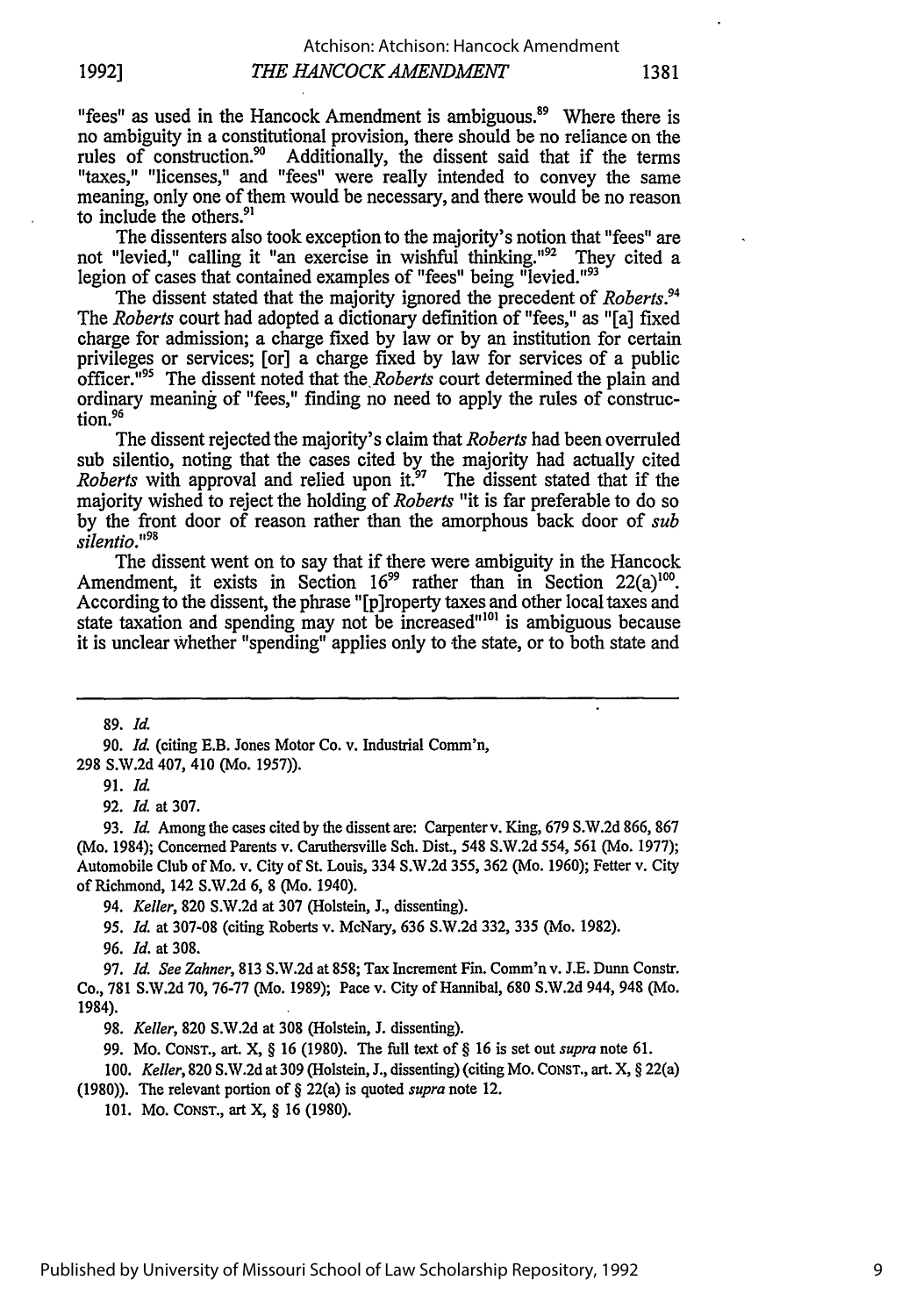# *MISSOURI LAW REVIEW* **1382** [Vol. **57**

local governments.<sup>102</sup> The dissent contended that the "specific" language in Section 22(a) should prevail over the "general" language of Section 16.<sup>163</sup>

The dissent also tried to find the intent of the voters by looking at the  $b$ allot title of the Hancock Amendment.<sup>104</sup> The ballot title informed voters that the amendment "prohibits local tax or fee increases without a popular vote."<sup>105</sup> The dissent interpreted this as suggesting that the voters intended to do more than limit the government's power to raise taxes.<sup>106</sup>

# V. COMMENT

# *A. Righting the Wrong of* Roberts

# 1. The Value of Voter Intent

Under ideal circumstances, the dissenters in *Keller* would be correct in asserting that the most important determination to be made is what the voters who ratified the Hancock Amendment intended.<sup>107</sup> Although some argue there is no such thing as the intent of a voting body, $^{108}$  if it could be determined that voters intended to achieve a specific result by voting for a constitutional amendment, such intent should be given effect.<sup>109</sup> However, in a case such as this, making an accurate determination of the voters' intent is a difficult, if not impossible, task. It would be unrealistic to say that all those who favored the Hancock Amendment intended the same thing. Different voters were certain to perceive the Amendment differently. Some were probably influenced by advertisements, others by newspaper and television stories, and still others by the opinions of friends and family. Many may have read the Amendment in its entirety, while most probably had not. Also making the intent of the voters difficult to ascertain is that this issue dealt not with Section 16, the principal provision of the Amendment, but with the latter, more minor provisions. The Hancock Amendment was popularly known as the "tax limit amendment" or the "tax lid amendment.<sup>"110</sup> It

107. *Id.*

108. "There is no such thing as the intention of the Framers waiting to be discovered, even in principle. There is only some such thing waiting to be invented." Ronald Dworkin, *The Forum of Principle, 56* N.Y.U. L. REv. 469, 477 (1981). Logically, this position would extend to the intention of the voters who ratify a constitutional amendment.

109. **"If** a court is reasonably sure what the legislators were driving at... a refusal to give effect to their purposes because they did not dot every  $i$  and cross every  $t$  is defensible only if one has some principled objection to legislation in general." **RICHARD** A. POSNER, **THE** PROBLEMS OF **JURISPRUDENCE** 291 (1990). This should be equally true if a court is reasonably sure of the voters' purpose in ratifying the amendment.

110. Rhonda C. Thomas, *The Hancock Amendment: The Limits Imposed on Local*

<sup>102.</sup> *Keller,* 820 S.W.2d at 309 (Holstein, J., dissenting).

<sup>103.</sup> *Id.* at 309-10.

<sup>104.</sup> *Id.* at 310.

*<sup>105.</sup> Id.* (quoting Roberts v. McNary, 636 S.W.2d 332, 336 (Mo. 1982)).

<sup>106.</sup> *Id.*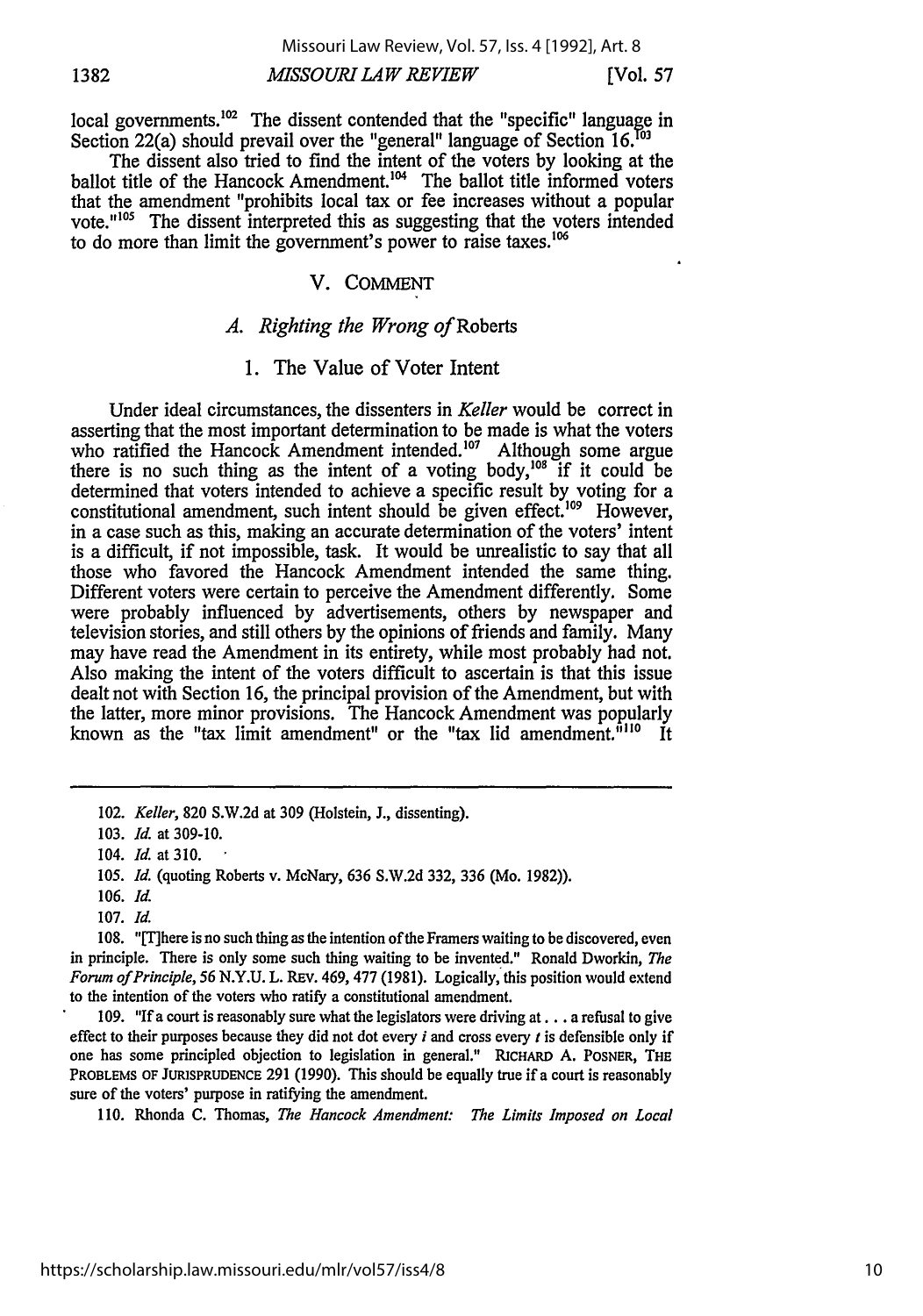seems unlikely that the voters contemplated the types of issues raised in *Keller and Roberts,* which deal with charges not commonly thought of as "taxes," and even less likely they fully comprehended the wording of the Amendment. Nevertheless, the voters did enact the Amendment complete with its wording, and this wording should be given some effect.

# 2. Context vs. Plain Meaning

To determine the meaning of "tax, license or fees" in Section 22 of the Hancock Amendment,<sup>111</sup> it is crucial to look at the terms in context. The majority's statement that "[c]ontext determines meaning" is accurate.<sup>112</sup> The words in the Hancock Amendment, like any other document, do not exist in a vacuum. They act together synergistically to create meanings which they alone cannot convey.<sup>113</sup> They modify and explain each other. Section **16"'** states that "[p]roperty taxes and other local taxes and state taxation and spending may not be increased above the limitations specified herein without direct voter approval as provided by this constitution.<sup>"115</sup> It goes on to say that "[i]mplementation of this section is specified in sections  $\overline{17}$  through  $24$ , inclusive of this article."<sup>116</sup> Nowhere in Section 16 is a reference made to "licenses" or "fees." It only speaks of "taxes." Since this section specifically refers to the subsequent sections as "implementation," it strains reason to contend that the intent could be found in a provision other than Section 16. The sections following Section 16 tend to be technical, including matters such as the definition of  $\text{terms}$ ,<sup>117</sup> an explanation of how the revenue limit is set,<sup>118</sup> and a description of who may have standing to bring an action to enforce the provisions of the Hancock Amendment.<sup>119</sup> Section 16 is what the Hancock Amendment is about. Sections 17 through 24 make it work.

The dissent rejected the majority's contextual reading of "tax, license or fees" and stated that "[t]he meaning apparent on the face of the constitution

*Governments,* 52 **UMKC** L. REv. 22, **31** n.28 **(1983).**

Patricia M. Wald, *Some Observations on the Use of Legislative History in the 1981 Supreme Court Term,* 68 IoWA L. REV. 195, 199 (1982).

114. MO. **CONST.,** art. X, § **16 (1980).**

**119.** *Id. §* **23.**

<sup>111.</sup> Mo. CONST., art. X, § 22 **(1980).**

<sup>112.</sup> *Keller,* 820 S.W.2d at 302.

<sup>113.</sup> Judge Patricia M. Wald of the D.C. Circuit Court of Appeals has written, Words do mean different things in different contexts.... To stop at the purely literal meaning of a word, phrase, or sentence-if indeed the purely literal meaning can be found-ignores reality. In the context of the statute, other related statutes, or the problems giving rise to the statute, words may be capable of many different meanings, and the literal meaning may be inapplicable or nonsensical.

**<sup>115.</sup>** *Id.*

**<sup>116.</sup>** *Id.*

**<sup>117.</sup>** *Id. §* **17.**

**<sup>118.</sup>** *Id. §* **18.**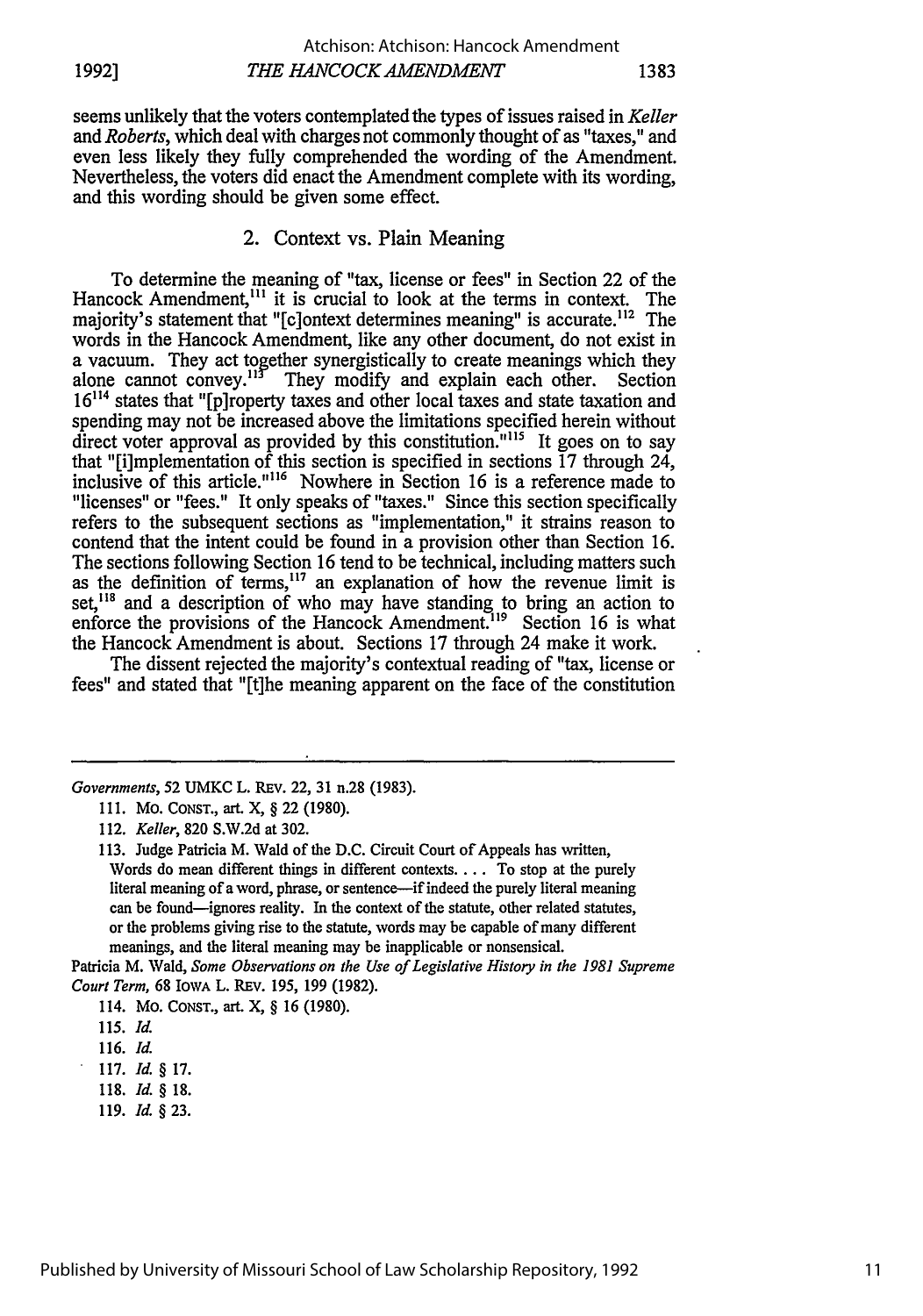is controlling and no forced or unnatural construction is permissible."<sup>120</sup> Although they did not use the term, the dissent's position is a restatement of the "plain meaning" rule, a doctrine that has fallen out of the favor of the American judiciary.<sup>121</sup> The plain meaning rule ignores the dynamic quality of language and assumes that the meanings of words remain the same despite changes in context. An acontextual reading is more likely to strip a statute or constitutional provision of its meaning than the type of reading employed by the majority which considers the total text. The dissent's method incorrectly removes terms from the context that help to define them.

By relying so heavily on context in construing the terms of the Hancock Amendment, the majority seems to reject the plain meaning rule, though it does not do so expressly.<sup>122</sup> Greater reliance on context and less reliance on elusive "plain meanings" in interpreting statutes and constitutional provisions would be a positive step for Missouri courts.

# 3. "License or Fees" as Surplus Language

The dissent's strongest point is that including the terms "license" and "fees" in Section 22(a) would be superfluous if the drafters intended only limits on the increases of "taxes."<sup>123</sup> Clearly, if only the word "taxes" were included in that section there would be little question that the type of user fees at issue in *Keller* would be beyond the scope of the Hancock Amendment. However, since the "license" and "fees" language was included, it must either be explained or conceded to evidence an intent that these types of charges may not be raised without the approval of the voters. Judge Posner has called "dubious" the type of nonsurplusage construction employed by the dissent.<sup>124</sup> since it overlooks the fact that seemingly superfluous language may be used for a variety of reasons, such as emphasis or inadvertence,<sup>125</sup> or an attempt

121. Judge Posner has said that

the plain-meaning canon **...** seems to imply that the way to read a text is first acontextually, and only if this reading produces puzzlement to consider its context. This is not the way people do or should read, and here it should be noted that the parallel approach in contract interpretation, which forbids inquiry into context if the words of the contract are plain, is largely discredited.

Richard A. Posner, *Legislation and Its Interpretation: A Primer,* 68 **NEB.** L. REv. 431, 442 (1989). Judge Wald has written that the "[plain meaning] rule has effectively been laid to rest.'... When the plain meaning rhetoric is invoked, it becomes a device not for ignoring legislative history but for shifting onto legislative history the burden of proving that the words do not mean what they appear to say." Wald, *supra* note 113, at 199.

122. *See Keller,* 820 S.W.2d at 302-03.

123. *Id.* at 306 (Holstein, J., dissenting).

124. Posner, *supra* note 121, at 442.

*125. Id.*

<sup>120.</sup> *Keller,* 820 S.W.2d at 307 (Holstein, J., dissenting) (citing Wentzlaffv. Lawton, 653 S.W.2d 215, 216 (Mo. 1983); State *ex rel.* Heimberger v. Board of Curators of Univ. of Mo., 188 S.W. 128 (Mo. 1916)).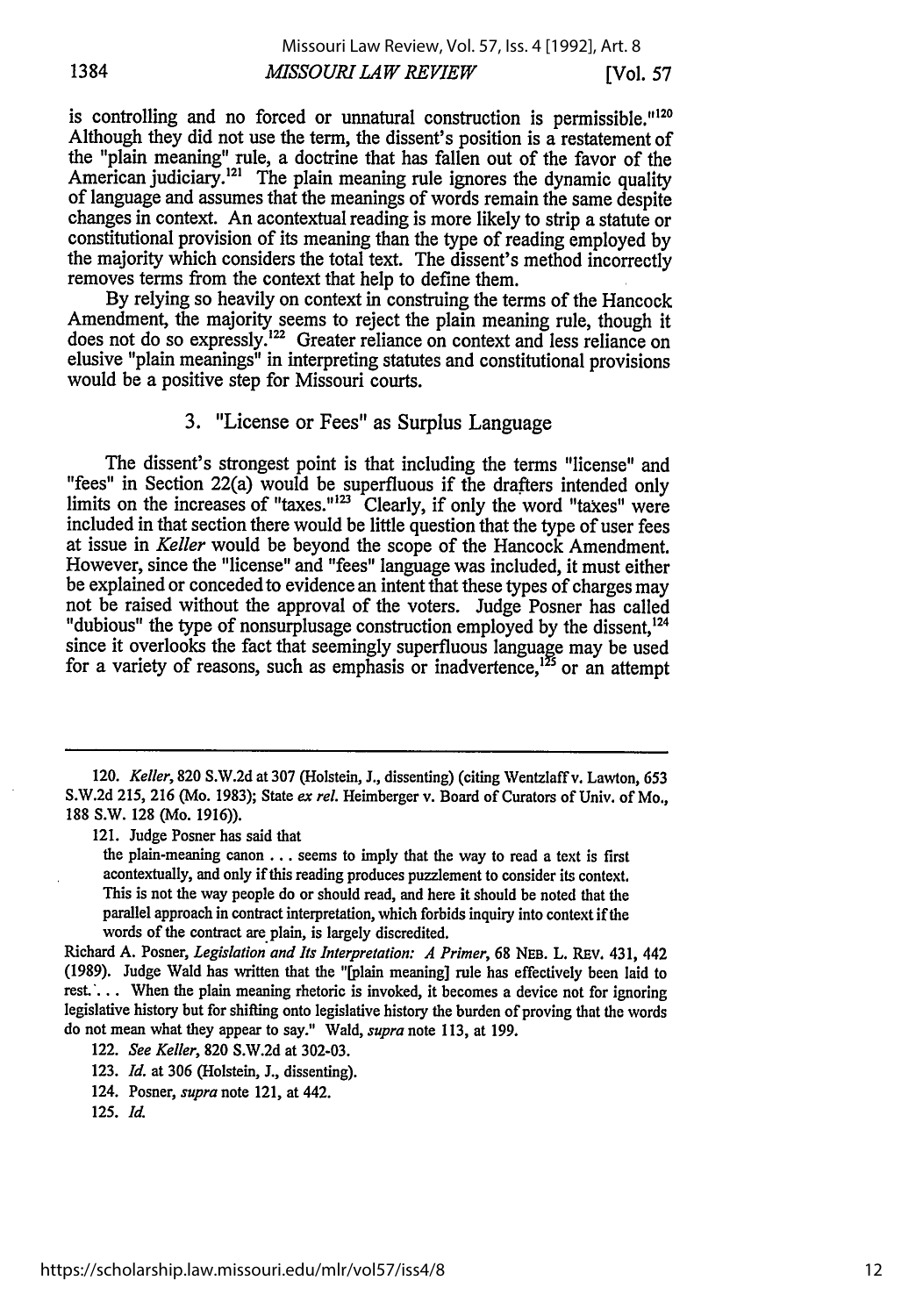# *THE HANCOCK AMENDMENT* **1992] 1385**

to be as thorough as possible.<sup>126</sup> Such a nonsurplusage construction seems especially dubious if there is evidence that can explain the seemingly superfluous language. The majority relied on the drafters' notes from the Hancock Amendment to help explain the language.<sup>127</sup> The notes explain that it was not the intent of the drafting committee "to include user charges that are specific charges for services rendered" among the sources of revenue described in section 22.<sup>128</sup> Also included in the notes was the statement that "[t]he drafters feel that final court interpretation will validate the intent of the section and will not require voter approval for increases or decreases in charges ... [which could be construed as a user fee] by local political subdivisions." $129$  These statements support the *Keller* maiority's position These statements support the *Keller* majority's position that "what is prohibited are fee increases that are taxes in everything but name."<sup>130</sup> While the dissenters ideally are correct in asserting that "[t]he material inquiry is ... not what the drafters meant to say, but **...** what the voters intended,"<sup>131</sup> in a case such as this where the intent of the voters is nearly impossible to discern, the reasoning of the drafters can be helpful in clearing up ambiguities<sup>132</sup> and identifying plausible readings of the text other than the so-called "plain meaning."

126. An explanation of the "tax, license or fees" language was offered by Rihonda C. Thomas in 1981, before the Missouri courts had addressed the issue, when she suggested that

[t]he drafters may have feared that the term "tax" was too narrow and could be interpreted by the courts to apply to only the property tax, the sales tax and other municipal charges labeled as taxes. Addition of the terms "license or fees" was intended to assure that all charges, regardless of their form or label, imposed by a city pursuant to its power to tax would be limited. Certainly, a lay person drafting or endorsing this initiative amendment might have thought the addition of the "license or fees" phrase necessary to assure coverage of a business license fee or a motor vehicle sticker fee imposed as a tax.

Rhonda C. Thomas, *Recent Developments in Missouri: Local Government Taxation,* 49 UMKC L. REv. 491, 503 (1981).

127. *Keller,* 820 S.W.2d at 304.

128. *Id.* at 304 n.8. The Drafters' Notes are more fully set out in Robertson & Kincheloe, *supra* note 50.

It was not the intent of the drafting committee when using the words "taxes, license or fees" to include user charges that are specific charges for services rendered. This would include the charge for the collection of garbage, admissions to public swimming pools, library fines, the price of school lunches, and any and all charges to the public which could be construed as a user fee. The drafters feel that final court interpretation will validate the intent of the section and will not require voter approval for increases or decreases in charges of this type by local political subdivisions.

#### *Id.* at 19.

129. *Id.*

<sup>130.</sup> *Keller,* 820 S.W.2d at 303.

<sup>131.</sup> *Id.* at 310 (Holstein, **J.,** dissenting).

<sup>132.</sup> Boone County Ct. v. State, 631 S.W.2d 321, 324 (Mo. 1982).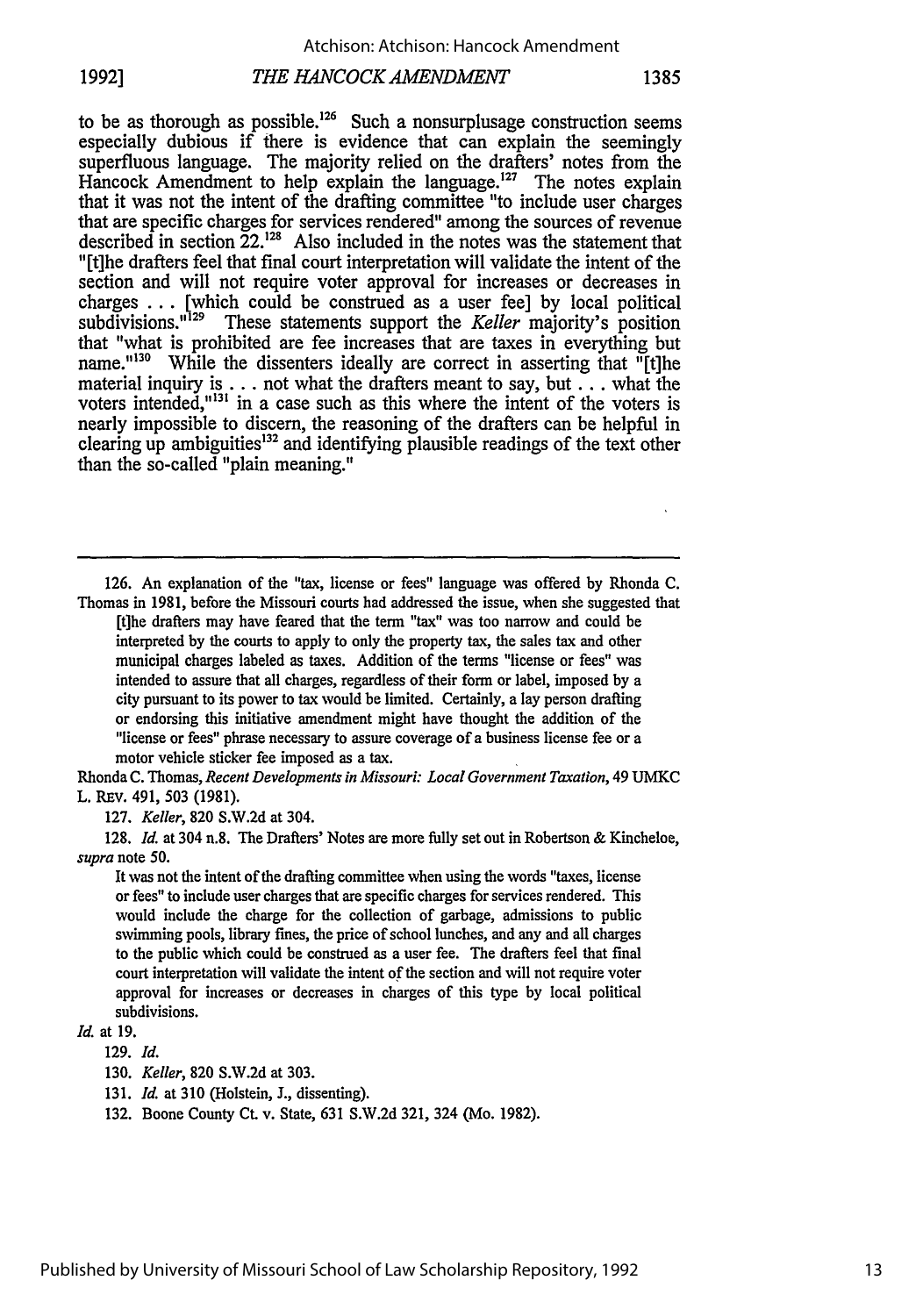## *MISSOURI LAW REVIEW* **1386** [Vol. **57**

#### 4. Taxpayer Standing

A close reading of the Hancock Amendment yields another clue which suggests that only taxes are covered by the Amendment. Under Section 23<sup>133</sup> "any taxpayer of the state, county or other political subdivision shall have standing to bring suit . . . to enforce the provisions of sections 16 through  $22$ [.] $\frac{1}{1}$ <sup>134</sup> The Amendment fails to give payers of fees and licenses such standing. Such an omission suggests that the Hancock Amendment implicates the interests of taxpayers but not payers of other governmentally implicates the interest of the Amendment was intended to cover licenses and fees, then, logically, those upon whom these charges are imposed would be granted standing to enforce the amendment's provisions.<sup>136</sup> That these granted standing to enforce the amendment's provisions.<sup>136</sup> people are not granted standing implies that the Hancock Amendment does not restrict government's ability to impose or raise licenses and fees.

#### 5. Which Title Do You Trust?

While the dissent pointed out that the Hancock Amendment's ballot title stated that the Amendment "prohibits local tax or fee increases without a popular vote, $"^{137}$  it declined to refer to the title of the petition circulated to place the Hancock Amendment on the ballot. The title of the petition used the term "taxation" twice without using the term "fees."<sup>138</sup> In fact, on the front of the petition, the terms "tax," "taxes," and "taxation" appeared thirteen times, without a single appearance of "license" or "fees."<sup>139</sup> The only provision of the Hancock Amendment set out on the front of the petition was Section 16, with the full body of the Amendment set out in small print on the back.<sup>140</sup> Also, there was a direct reference to Section 22: "Local government must get voter approval before it can levy any new taxes. (See Sec. 22).<sup>"141</sup> It says nothing about needing voter approval for increases in fees. There was even

Implicit in the limitation of standing to taxpayers is a reading that the amendment's provisions are a limit on taxes. If the amendment's framers had intended its "lid" to cover all municipal charges, then logically any individual required to pay a new or increased city charge (e.g., a city sewer charge) would be granted standing to challenge imposition of the charge as violative of Hancock.

**136.** *Id.*

137. *Keller,* **820 S.W.2d** at **310** (Holstein, **J.,** dissenting).

**138.** Buchanan **v.** Kirkpatrick, **615 S.W.2d 6, 13** (Mo. **1981).** The title **used on** the petition appeared as follows: "An amendment to the Constitution of the State of Missouri amending Article X of the Constitution relating to taxation including but not limited to, limitations on taxation and governmental expenditures and the effectuation of such purpose." *Id.*

**139.** *Id.* at 25.

140. *Id.* at 24, 25.

141. *Id.* at 25.

<sup>133.</sup> Mo. **CONST.,** art. X, § 23 (1980).

**<sup>134.</sup>** *Id.*

*<sup>135.</sup> See* Thomas, *supra note* 110, at 31 n.28. The article states:

*Id.*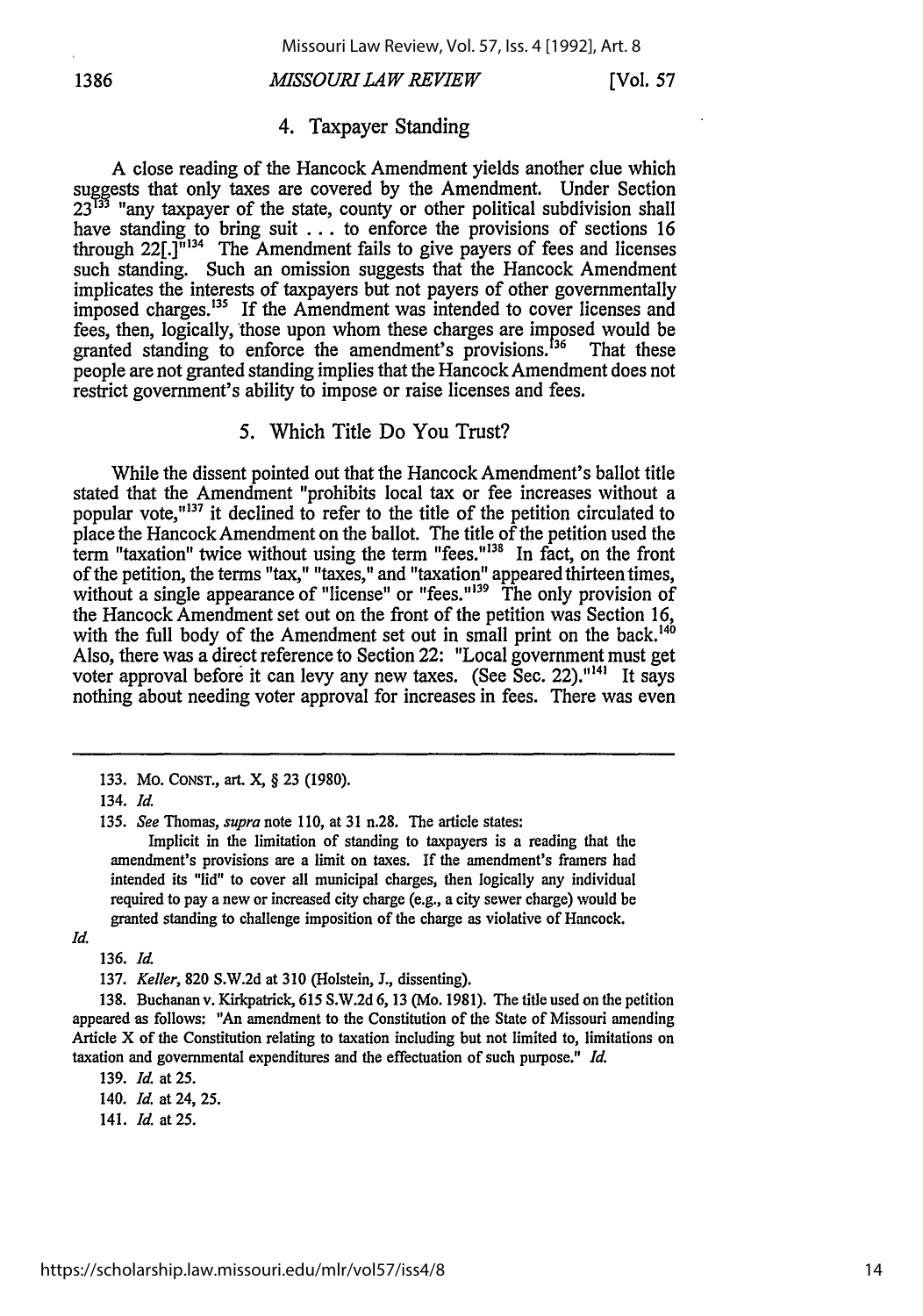a direction to return the petitions to "Taxpayer's Survival Association"<sup>142</sup> and a characterizationof the Amendment as a "constitutional tax and spending limitation amendment."<sup>143</sup> Any suggestion that the Hancock Amendment's ballot title (which voters probably read for the first time at the polling place after having already made up their minds) is stronger evidence of voter intent than the language of the petition that put the Amendment on the ballot (about which the people had several months to think) is less than convincing. The intent to be derived from these sources is at least ambiguous. At most, it is evidence that the people of Missouri wanted to limit government's power to raise taxes and probably did not consider the types of fee increases at issue in *Roberts and Keller.*

It is somewhat hard to believe the notion that the people of Missouri intended that an election should be required every time a municipality wanted to charge more for a dog license or to raise the price of admission to the city swimming pool from \$1.50 to \$2.00. That, however, is what the sweeping definition of "license" and "fees" adopted by *Roberts* and urged by the dissenters in *Keller* would require. The approach adopted by the majority in Keller seems to be more sensible and realistic.<sup>144</sup> The people of Missouri wanted to restrict the government's ability to tax them, and to keep the government from disguising tax increases by using terms like "licenses" and "fees." It seems unlikely that they wanted to clutter their ballots with the question of whether public library fines may be increased.

# *B. An Invitation to Challenge* Buechner v. Bond

Although the majority neatly disposed of the issue of whether user fees are subject to the Hancock Amendment, they left us with the curious case of footnote eleven. Near the end of the majority opinion it is stated that *"Roberts* lifts the word 'fees' from its constitutional context, and attempts to define 'fees' as though it stood alone. The result of this error is that *Roberts* speaks far too broadly to be of much use as precedent."<sup>145</sup> At that point, the majority includes footnote eleven which states: *"Buechner v. Bond,* 650 S.W.2d 611 (Mo. banc 1983), partakes of the same error of reasoning, lifting the word 'revenues' for [sic] the constitutional phrase 'total state revenues' to interpret the Hancock Amendment in the most government-constricting manner possible."<sup>146</sup>

Footnote eleven is unnecessary to the disposition of *Keller.* It contains no reasoning that strengthens the position of the majority. *Buechner v. Bond* is not even discussed in *Keller.* Footnote eleven appears to be an invitation to challenge *Buechner.*

The *Buechner* court's task was to determine whether unspent revenue from the 1979-80 fiscal year should be included in "total state revenues," an

146. *Id.* at **305 n.11.**

<sup>142.</sup> *Id.*

<sup>143.</sup> *Id.* at 24.

<sup>144.</sup> *See Keller,* 820 S.W.2d at 302-05.

<sup>145.</sup> *Id.* at 305.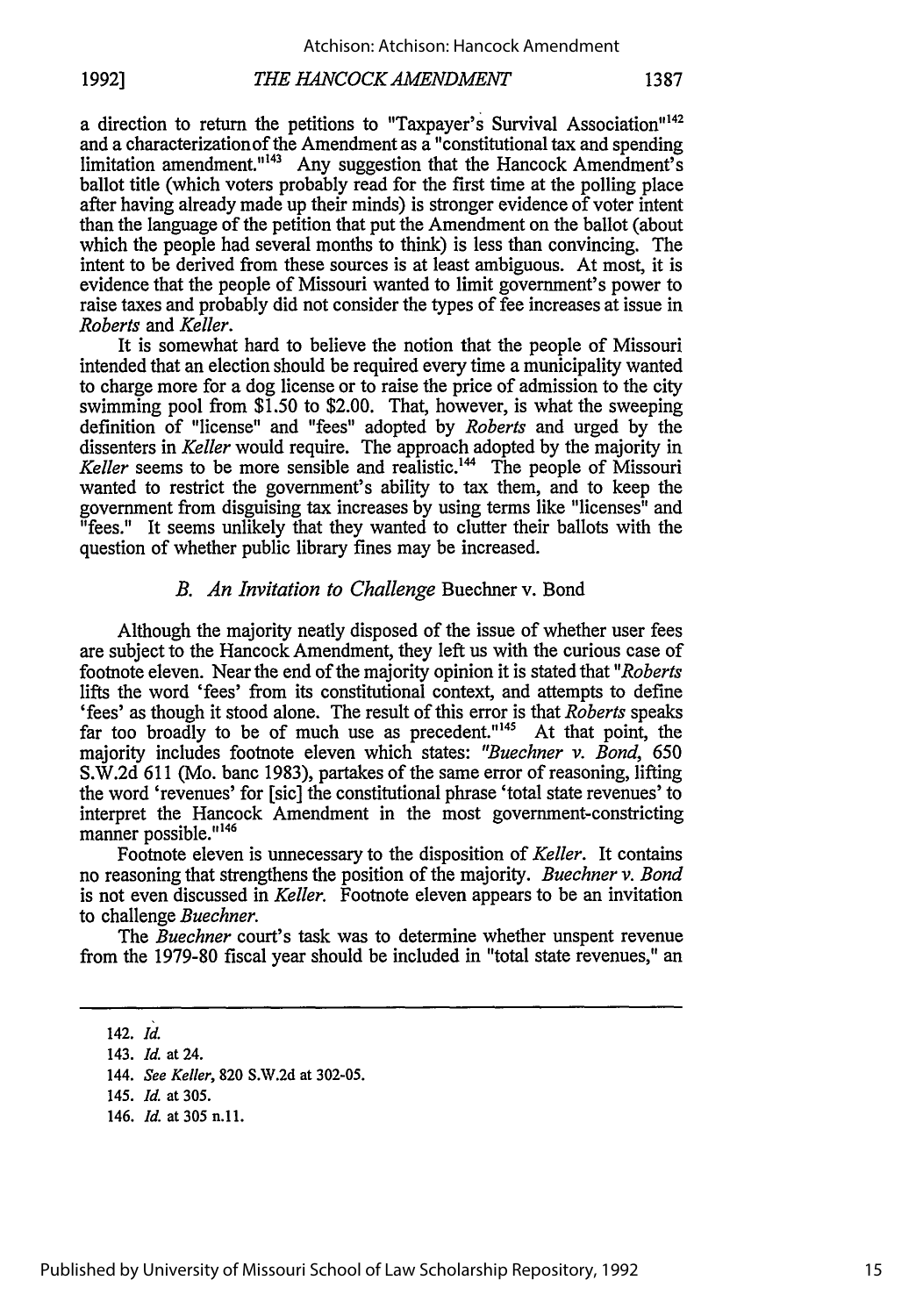# *MSSOURI LAW REVIEW* **1388** [Vol. **57**

element used in calculatingthe revenue limit under Section 18 of the Hancock Amendment.<sup>147</sup> The majority took an unusual path in making its determination. Instead of taking the definition of "total state revenues" set out in Article X, Section  $17^{148}$  at face value, the majority looked at the term "revenue" separately and looked to the dictionary to determine its meaning. 49 The definition of "revenue" used was "'the annual or periodical yield of taxes, excises, customs, duties, and other sources or income that a nation, state, or municipality collects and receives into the treasury for public use.<sup>'m150</sup> The majority declared that "[r]evenue is that amount generated in a given fiscal year."<sup>131</sup> Thus, the previous year's unspent funds did not fit the "plain and ordinary" meaning of "revenue" and was not includable in "total state revenues."<sup>152</sup> This caused the state's revenue limit to be set at a lower figure than it otherwise would have been.

Chief Justice Edward D. Robertson, then Deputy Attorney General of the State of Missouri, called the *Buechner* majority's method a "sleight of hand" in a law review article.<sup>153</sup> That seems to be an accurate description. As then Chief Justice Albert Rendlen said in dissent,

The majority **...** plucks the term "revenue" from its place in the phrase "total state revenues" and defines it as though not a part of that phrase then compounds the problem by lifting the phrase from its position in § 17(1) and redefines the phrase as though not a part of the section. In so doing it...<br>warps the meaning of the entire section.<sup>154</sup>

The method of reading terms employed by the *Buechner* majority was rejected by the Missouri Supreme Court in *Keller*.<sup>155</sup> As Judge Benton wrote, "[c]ontext determines meaning."<sup>156</sup> In *Buechner*, the court found meaning in spite of context.<sup>157</sup> The *Buechner* approach is inconsistent with the approach taken in *Keller.* The Missouri Supreme Court seems ready to topple *Buechner*.<sup>158</sup> Footnote eleven appears to be the court's way of asking someone to allow it to do so.

148. Mo. CONST. of 1945, art. X, § 17 (1980).

149. *Buechner, 650* S.W.2d at 613.

*150. Id.* The definition came from WEBSTER's THIRD **NEw** INTERNATIONAL DICTIONARY 1942 (1964).

*151. Buechner, 650* S.W.2d at 613.

152. *Id.*

153. Robertson & Kincheloe, *supra* note 50, at 7.

*154. Buechner, 650* S.W.2d at 616 (Rendlen, C.J., dissenting).

*155. See Keller,* 820 S.W.2d at 302.

156. *Id.*

157. *See supra* text accompanying notes 148-53.

158. The consequences ofthe reversal *of Buechner* would seem to be a higher revenue limit, which would mean that the state government could collect a greater amount of money without voter approval.

<sup>147.</sup> *Buechner, 650* S.W.2d at 612. See *supra* note 48 for the full text of § 18(a).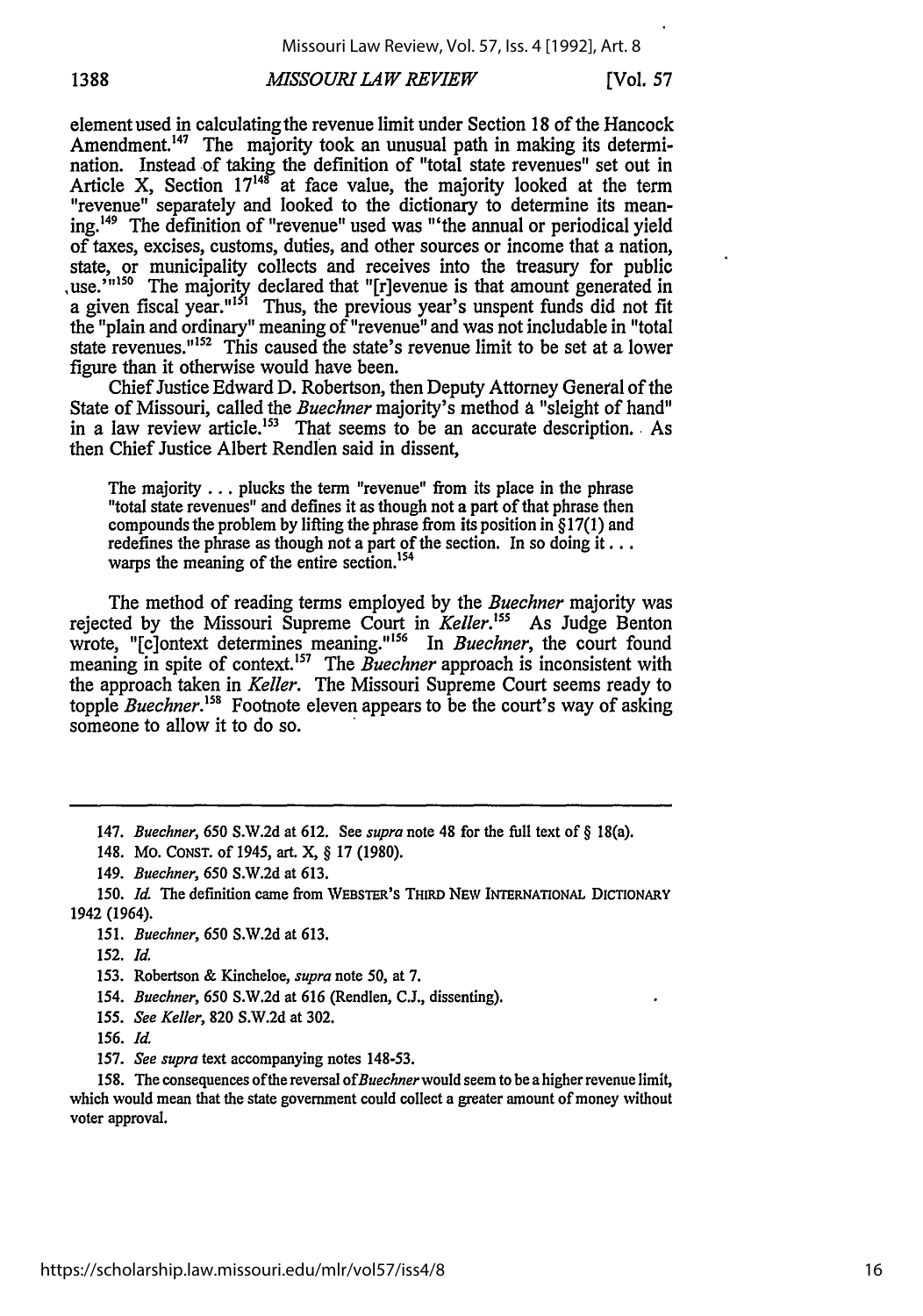# *THE HANCOCK AMENDMENT* **19921 1389**

 $\ddot{\phantom{a}}$ 

#### VI. CONCLUSION

*Keller v. Marion County Ambulance District* is a giant step forward in Missouri's approach to constitutional and statutory construction. The fiction of "plain meaning" is gone, replaced by the more realistic approach adopted by the majority that recognizes that "[c]ontext determines meaning."<sup>159</sup>

In practical terms, *Keller* will likely be welcomed by financially-strapped local governments and met with disdain by some citizens who believed that the Hancock Amendment would prevent the increase of any fees without voter approval. Presumably, it also will encourage a challenge to *Buechner v. Bond.* Whether the *Keller* majority simply views *Buechner* as a bad example of constitutional construction needing correction, or they have some other unstated motivation, *Buechner's* days appear to be numbered. *Keller* has begun the eradication of the plain meaning rule in Missouri while increasing the amount of money Missouri governments can collect without a vote of the people. The fall of *Buechner* would continue each of these processes.

MICHAEL ATCHISON

**159.** *Keller,* **820 S.W.2d** at **302.**